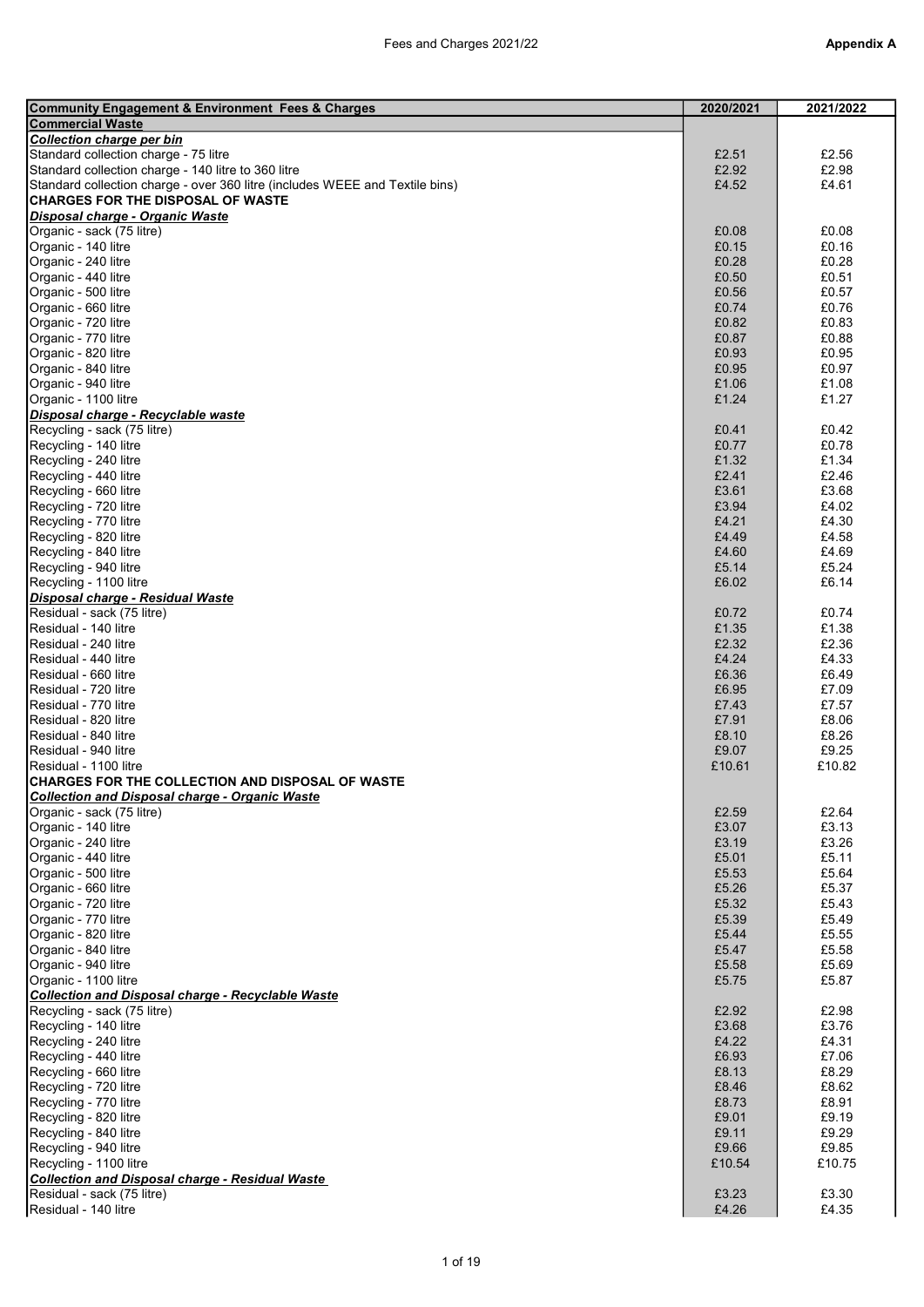| Residual - 240 litre                                                         | £5.23  | £5.34  |
|------------------------------------------------------------------------------|--------|--------|
|                                                                              |        |        |
| Residual - 440 litre                                                         | £8.76  | £8.94  |
| Residual - 660 litre                                                         | £10.88 | £11.10 |
| Residual - 720 litre                                                         |        | £11.68 |
|                                                                              | £11.45 |        |
| Residual - 770 litre                                                         | £11.94 | £12.18 |
| Residual - 820 litre                                                         | £12.42 | £12.67 |
| Residual - 840 litre                                                         |        |        |
|                                                                              | £12.62 | £12.87 |
| Residual - 940 litre                                                         | £13.58 | £13.85 |
| Residual - 1100 litre                                                        | £15.13 | £15.43 |
|                                                                              |        |        |
|                                                                              |        |        |
| <b>Household Waste</b>                                                       |        |        |
| <b>Collection charge</b>                                                     |        |        |
|                                                                              |        |        |
| Standard collection charge - additional collection (all bin types and sizes) | £7.77  | £7.93  |
| Standard collection charge - first collection (all bin types and sizes)      | £0.61  | £0.62  |
| <b>CHARGES FOR THE DISPOSAL OF WASTE</b>                                     |        |        |
|                                                                              |        |        |
| Disposal charge - Organic Waste                                              |        |        |
| Organic - sack (75 litre)                                                    | £0.08  | £0.08  |
| Organic - 140 litre                                                          | £0.15  | £0.16  |
|                                                                              |        |        |
| Organic - 240 litre                                                          | £0.28  | £0.28  |
| Organic - 440 litre                                                          | £0.50  | £0.51  |
| Organic - 500 litre                                                          | £0.56  | £0.57  |
| Organic - 660 litre                                                          | £0.74  | £0.76  |
|                                                                              |        |        |
| Organic - 720 litre                                                          | £0.82  | £0.83  |
| Organic - 770 litre                                                          | £0.87  | £0.88  |
|                                                                              |        |        |
| Organic - 820 litre                                                          | £0.93  | £0.95  |
| Organic - 840 litre                                                          | £0.95  | £0.97  |
| Organic - 940 litre                                                          | £1.06  | £1.08  |
| Organic - 1100 litre                                                         | £1.24  | £1.27  |
|                                                                              |        |        |
| Disposal charge - Recyclable waste                                           |        |        |
| Recycling - sack (75 litre)                                                  | £0.07  | £0.07  |
| Recycling - 140 litre                                                        | £0.14  | £0.15  |
|                                                                              |        |        |
| Recycling - 240 litre                                                        | £0.24  | £0.25  |
| Recycling - 440 litre                                                        | £0.45  | £0.46  |
| Recycling - 660 litre                                                        | £0.67  | £0.69  |
|                                                                              |        |        |
| Recycling - 720 litre                                                        | £0.73  | £0.75  |
| Recycling - 770 litre                                                        | £0.79  | £0.80  |
| Recycling - 820 litre                                                        | £0.84  | £0.85  |
|                                                                              |        |        |
| Recycling - 840 litre                                                        | £0.86  | £0.87  |
| Recycling - 940 litre                                                        | £0.96  | £0.98  |
| Recycling - 1100 litre                                                       | £1.12  | £1.14  |
|                                                                              |        |        |
| Disposal charge - Residual Waste                                             |        |        |
| Residual - sack (75 litre)                                                   | £0.19  | £0.20  |
| Residual - 140 litre                                                         | £0.36  | £0.36  |
|                                                                              |        |        |
| Residual - 240 litre                                                         | £0.61  | £0.62  |
| Residual - 440 litre                                                         | £1.12  | £1.14  |
| Residual - 660 litre                                                         | £1.68  | £1.72  |
|                                                                              |        |        |
| Residual - 720 litre                                                         | £1.84  | £1.87  |
| Residual - 770 litre                                                         | £1.97  | £2.01  |
| Residual - 820 litre                                                         | £2.09  | £2.13  |
|                                                                              |        |        |
| Residual - 840 litre                                                         | £2.14  | £2.18  |
| Residual - 940 litre                                                         | £2.40  | £2.44  |
| Residual - 1100 litre                                                        | £2.81  | £2.86  |
| <b>ICHARGES FOR THE COLLECTION AND DISPOSAL OF WASTE</b>                     |        |        |
|                                                                              |        |        |
| Collection and Disposal charge - Organic Waste                               |        |        |
| Organic - sack (75 litre)                                                    | £0.70  | £0.72  |
| Organic - 140 litre                                                          | £0.78  | £0.79  |
|                                                                              |        |        |
| Organic - 240 litre                                                          | £0.89  | £0.91  |
| Organic - 440 litre                                                          | £1.11  | £1.13  |
| Organic - 500 litre                                                          | £1.18  | £1.21  |
|                                                                              |        |        |
| Organic - 660 litre                                                          | £1.36  | £1.38  |
| Organic - 720 litre                                                          | £1.43  | £1.46  |
| Organic - 770 litre                                                          | £1.48  | £1.51  |
|                                                                              |        |        |
| Organic - 820 litre                                                          | £1.54  | £1.57  |
| Organic - 840 litre                                                          | £1.56  | £1.59  |
| Organic - 940 litre                                                          | £1.67  | £1.71  |
|                                                                              |        |        |
| Organic - 1100 litre                                                         | £1.86  | £1.89  |
| <b>Collection and Disposal charge - Recyclable Waste</b>                     |        |        |
| Recycling - sack (75 litre)                                                  | £0.69  | £0.71  |
|                                                                              |        |        |
| Recycling - 140 litre                                                        | £0.75  | £0.77  |
| Recycling - 240 litre                                                        | £0.86  | £0.87  |
| Recycling - 440 litre                                                        | £1.06  | £1.08  |
|                                                                              |        |        |
| Recycling - 660 litre                                                        | £1.29  | £1.31  |
| Recycling - 720 litre                                                        | £1.35  | £1.37  |
| Recycling - 770 litre                                                        | £1.40  | £1.43  |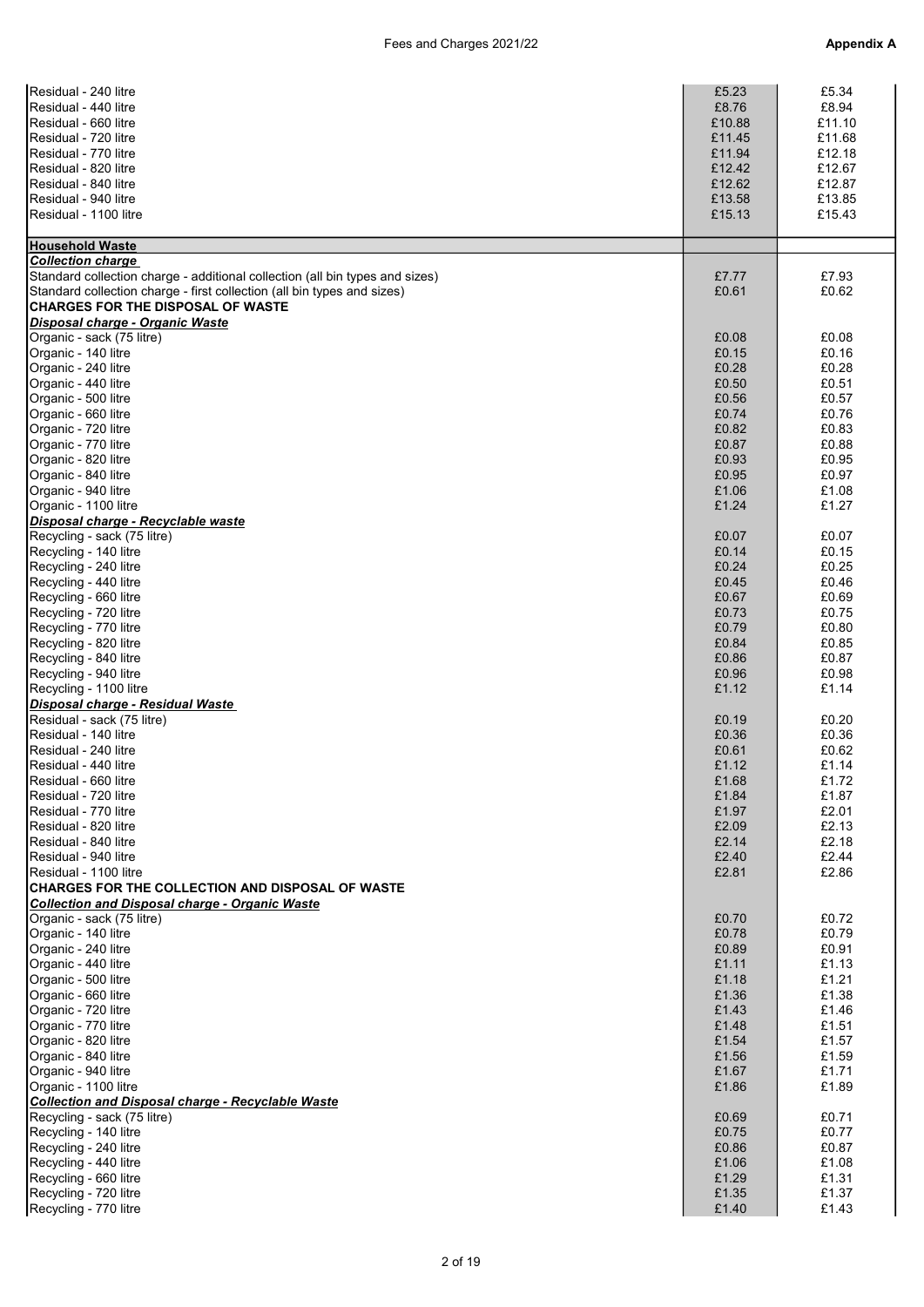| Recycling - 820 litre                                                  | £1.45     | £1.48     |
|------------------------------------------------------------------------|-----------|-----------|
| Recycling - 840 litre                                                  | £1.47     | £1.50     |
| Recycling - 940 litre                                                  | £1.57     | £1.60     |
| Recycling - 1100 litre                                                 | £1.73     | £1.77     |
| <b>Collection and Disposal charge - Residual Waste</b>                 |           |           |
| Residual - sack (75 litre)                                             | £0.81     | £0.82     |
| Residual - 140 litre                                                   | £0.97     | £0.99     |
| Residual - 240 litre                                                   | £1.22     | £1.25     |
| Residual - 440 litre                                                   | £1.73     | £1.77     |
| Residual - 660 litre                                                   | £2.31     | £2.35     |
| Residual - 720 litre                                                   | £2.46     | £2.51     |
| Residual - 770 litre                                                   | £2.58     | £2.63     |
| Residual - 820 litre                                                   | £2.71     | £2.77     |
| Residual - 840 litre                                                   | £2.76     | £2.82     |
| Residual - 940 litre                                                   | £3.02     | £3.08     |
| Residual - 1100 litre                                                  | £3.43     | £3.50     |
| <b>Waste Containers (Hire of bins)</b>                                 |           |           |
| Container hire (440 litres and above)                                  | £88.19    | £89.95    |
| <b>Waste Containers (Purchase of bins)</b>                             |           |           |
| Purchase of towing bars (includes 4 x towing bars)                     | £42.83    | £43.69    |
| Purchase of 140 litre or 240 litre wheelie bin                         | £31.62    | £32.25    |
| Purchase of Euro Bin (1100 black/blue)                                 | £275.40   | £280.91   |
| Purchase of towing bin, green 500 litre, textile or WEEE               | £371.28   | £378.71   |
| Purchasable items - Household                                          |           |           |
| 50 litre cornstarch (25)                                               | £5.87     | £5.98     |
| 75 litre paper (25)                                                    | £6.74     | £6.88     |
| Paper bag for kitchen caddy (6 litres) - per 100                       | £5.87     | £5.98     |
| Cornstarch bag for kitchen caddy (6 litres) – per 100                  | £5.87     | £5.98     |
| Paper sack for small green-top bin (140 litres) – per 50               | £16.42    | £16.75    |
| Cornstarch sack for small green-top bin (140 litres) – per 30          | £17.95    | £18.31    |
| Paper sack for standard green-top bin (240 litres) – per 50            | £22.29    | £22.73    |
| Cornstarch sack for standard green-top bin (240 litres) – per 30       | £22.52    | £22.97    |
| Kitchen Caddy                                                          |           |           |
| Delivery charge for purchasable items                                  | £1.53     | £1.56     |
| <b>Purchasable items - Trade</b>                                       |           |           |
| Trade sacks - Residual waste per 10 (minimum order)                    | £38.70    | £39.47    |
| Trade sacks - Residual waste per 50 (minimum order)                    | £193.48   | £197.35   |
| Trade sacks - Residual waste per 100 (minimum order)                   | £386.98   | £394.72   |
| Trade sacks - Recycling per 10 (minimum order)                         | £34.99    | £35.69    |
| Trade sacks - Recycling per 50 (minimum order)                         | £174.95   | £178.45   |
| Trade sacks - Recycling per 100 (minimum order)                        | £349.91   | £356.91   |
| Trade sack labels per 10 (residual or recycling)                       | £2.82     | £2.87     |
| Delivery charge for purchasable items                                  | £1.53     | £1.56     |
| <b>Special Collections (Bulky collections)</b>                         |           |           |
| Household - Each item (no minimum)                                     | £10.51    | £10.72    |
| Trade - Per hour (minimum charge 30 minutes)                           | Quotation | Quotation |
| <b>Clinical Waste</b>                                                  |           |           |
| Per visit                                                              | £7.38     | £7.53     |
| Per sack/sharp box                                                     | £5.74     | £5.85     |
| <b>Miscellaneous</b>                                                   |           |           |
| Entry fee - Recycling and Re Use Centre                                | £10.20    | £10.20    |
| Disposal of confidential documents requiring a certificate of disposal | £383.86   | £391.54   |

## Parks Estates & Open Spaces

| <b>Community Engagement &amp; Environment Fees &amp; Charges</b>                                        | 2020/2021  | 2021/2022  |
|---------------------------------------------------------------------------------------------------------|------------|------------|
| <b>Cemeteries</b>                                                                                       |            |            |
| <b>INew Purchase Grave - Adult</b>                                                                      |            |            |
| Exclusive Right of Burial-Memorial grave for 50 years - Resident                                        | £2,199.00  | £2.243.00  |
| Exclusive Right of Burial-Memorial grave for 50 years - Non Resident x4                                 | £8,796.00  | £8,972.00  |
| Extension of Exclusive Right of Burial (Multiple of 10 years) not exceeding 100 years - Resident        | £381.00    | £389.00    |
| Extension of Exclusive Right of Burial (Multiple of 10 years) not exceeding 100 years – Non Resident x4 | £1.526.00  | £1,556.00  |
| Cremated remains Plot- Right of Burial-Memorial - Resident                                              | £662.00    | £675.00    |
| Cremated remains plot - Right of Burial-Memorial- Non Resident x4                                       | £2,648.00  | £2,700.00  |
| Front row grave - all locations                                                                         | £2,393.00  | £2,441.00  |
| Front row grave - all locations Non Resident x4                                                         | £9,572.00  | £9,764.00  |
| Site appointment to select a grave                                                                      | £56.00     | £57.00     |
| <b>Purchase of Rights in Reserve - Adult</b>                                                            |            |            |
| Resident                                                                                                | £2,546.00  | £2,597.00  |
| Non Resident x4                                                                                         | £10,184.00 | £10,388.00 |
| Cremated remains plot - Resident                                                                        | £1,104.00  | £1,126.00  |
| Cremated remains plot - Non Resident x4                                                                 | £4.415.00  | £4.504.00  |
| New Purchase Grave - Child                                                                              |            |            |
| 10 - 1 year Resident                                                                                    | £0.00      | £0.00      |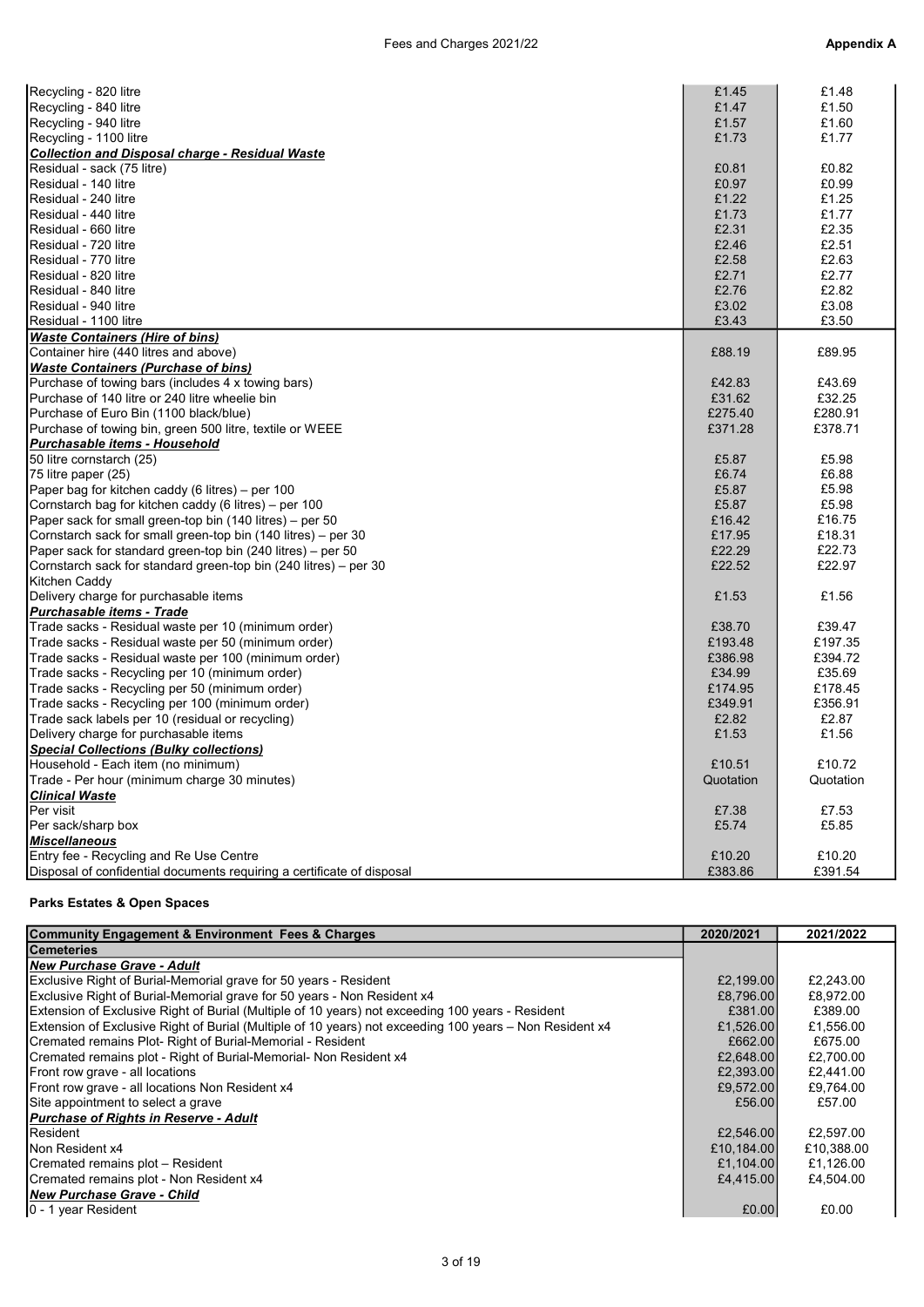| 0 - 1 year Non Resident                                                       | £326.00   | £333.00   |
|-------------------------------------------------------------------------------|-----------|-----------|
| 1 - 5 year Resident                                                           | £0.00     | £0.00     |
| 1 - 5 year Non Resident                                                       | £449.00   | £458.00   |
| 6 - 17 year Resident                                                          | £0.00     | £0.00     |
| 6 - 17 year Non Resident                                                      | £775.00   | £791.00   |
| New Purchase Grave - Adult                                                    |           |           |
| Exclusive Right of Burial-Natural Burial grave for 50 years - Resident        | £1,937.00 | £1,976.00 |
| Exclusive Right of Burial-Natural Burial grave for 50 years - Non Resident x4 | £7,748.00 | £7,903.00 |
|                                                                               |           |           |
| Cremated remains Plot- Right of Natural Burial- Resident                      | £501.00   | £511.00   |
| Cremated remains plot - Right of Natural Burial- Non Resident x4              | £2,004.00 | £2,044.00 |
| <b>Burial of Cremated Remains in a Burial Plot - Resident</b>                 |           |           |
| Cremated Remains (one set)                                                    | £198.00   | £202.00   |
| Cremated Remains (two sets)                                                   | £396.00   | £404.00   |
| Cremated Remains (three sets)                                                 | £592.00   | £604.00   |
| Burial of Cremated Remains in a Burial Plot - Non Resident x4                 |           |           |
| Cremated remains (one set)                                                    | £792.00   | £808.00   |
| Cremated remains (two sets)                                                   | £1,583.00 | £1,615.00 |
| Cremated remains (three sets)                                                 | £2,366.00 | £2,414.00 |
| New Coffin Burial Fee/Reopen - Resident                                       |           |           |
| New for one                                                                   |           |           |
|                                                                               | £877.00   | £895.00   |
| New for two                                                                   | £1,117.00 | £1,139.00 |
| New for three                                                                 | £1,436.00 | £1,465.00 |
| New Coffin Burial Fee/Reopen - Non Resident x4                                |           |           |
| New for one                                                                   | £3,509.00 | £3,579.00 |
| New for two                                                                   | £4,468.00 | £4,557.00 |
| New for three                                                                 | £5,745.00 | £5,860.00 |
| New Casket Burial Fee/Reopen - Resident                                       |           |           |
| New for one                                                                   | £1,195.00 | £1,219.00 |
| New for two                                                                   | £1,409.00 | £1,437.00 |
| New for three                                                                 | £1,648.00 | £1,681.00 |
| New Casket Burial Fee/Reopen - Non Resident x4                                |           |           |
| New for one                                                                   | £4,782.00 | £4,877.00 |
| New for two                                                                   | £5,634.00 | £5,747.00 |
|                                                                               |           |           |
| New for three                                                                 | £6,593.00 | £6,724.00 |
| <b>Children's Section Burial Fee</b>                                          |           |           |
| Babies and children 0 - 1 years - Resident                                    | £0.00     | £0.00     |
| Babies and children 0 to 1 Non Resident                                       | £212.00   | £216.00   |
| Child 1 - 5 years - Resident                                                  | £0.00     | £0.00     |
| Child 1 - 5 - Non Resident                                                    | £212.00   | £216.00   |
| Child 6 - 17 years - Resident                                                 | £0.00     | £0.00     |
| Child 6 - 17 - Non Resident                                                   | £212.00   | £216.00   |
| <b>Unpurchased Grave</b>                                                      |           |           |
| <b>Burial Resident</b>                                                        | £712.00   | £726.00   |
| <b>Burial Non Resident</b>                                                    | £2,848.00 | £2,904.00 |
| Memorial Rose Garden                                                          |           |           |
|                                                                               | £338.00   | £345.00   |
| Scattering of cremated remains with plaque for 5 years                        |           |           |
| Plaque and boulder dedicated for 5 years                                      | £561.00   | £572.00   |
| Renewal of plaque for further 5 years                                         | £204.00   | £208.00   |
| Memorial Permit - Resident                                                    |           |           |
| Application for permission to erect a memorial - Permit                       | £69.00    | £70.00    |
| Headstone only                                                                | £163.00   | £166.00   |
| Full kerb memorial                                                            | £271.00   | £276.00   |
| New kerb surround to existing headstone                                       | £163.00   | £166.00   |
| Tablet or vase                                                                | £69.00    | £70.00    |
| Additional inscription                                                        | £69.00    | £70.00    |
| Memorial cleaning                                                             | £69.00    | £70.00    |
| Remoulding                                                                    | £69.00    | £70.00    |
| Photo plaques                                                                 | £69.00    | £70.00    |
| Fixing/Levelling                                                              | £69.00    | £70.00    |
| Chip beds                                                                     | £69.00    | £70.00    |
| Chippings                                                                     | £69.00    | £70.00    |
|                                                                               |           |           |
| Cover slabs                                                                   | £69.00    | £70.00    |
| Cremated remains plot tablet or vase                                          | £69.00    | £70.00    |
| Cremated remains plot headstone and kerb                                      | £163.00   | £166.00   |
| Memorial Permit - Non Resident                                                |           |           |
| Application for permission to erect a memorial - Permit                       | £69.00    | £70.00    |
| Headstone only                                                                | £163.00   | £166.00   |
| Full kerb memorial                                                            | £271.00   | £276.00   |
| New kerb surround to existing headstone                                       | £163.00   | £166.00   |
| Tablet or vase                                                                | £69.00    | £70.00    |
| Additional inscription                                                        | £69.00    | £70.00    |
| Memorial cleaning                                                             | £69.00    | £70.00    |
| Remoulding                                                                    | £69.00    | £70.00    |
| Photo plaques                                                                 | £69.00    | £70.00    |
|                                                                               |           |           |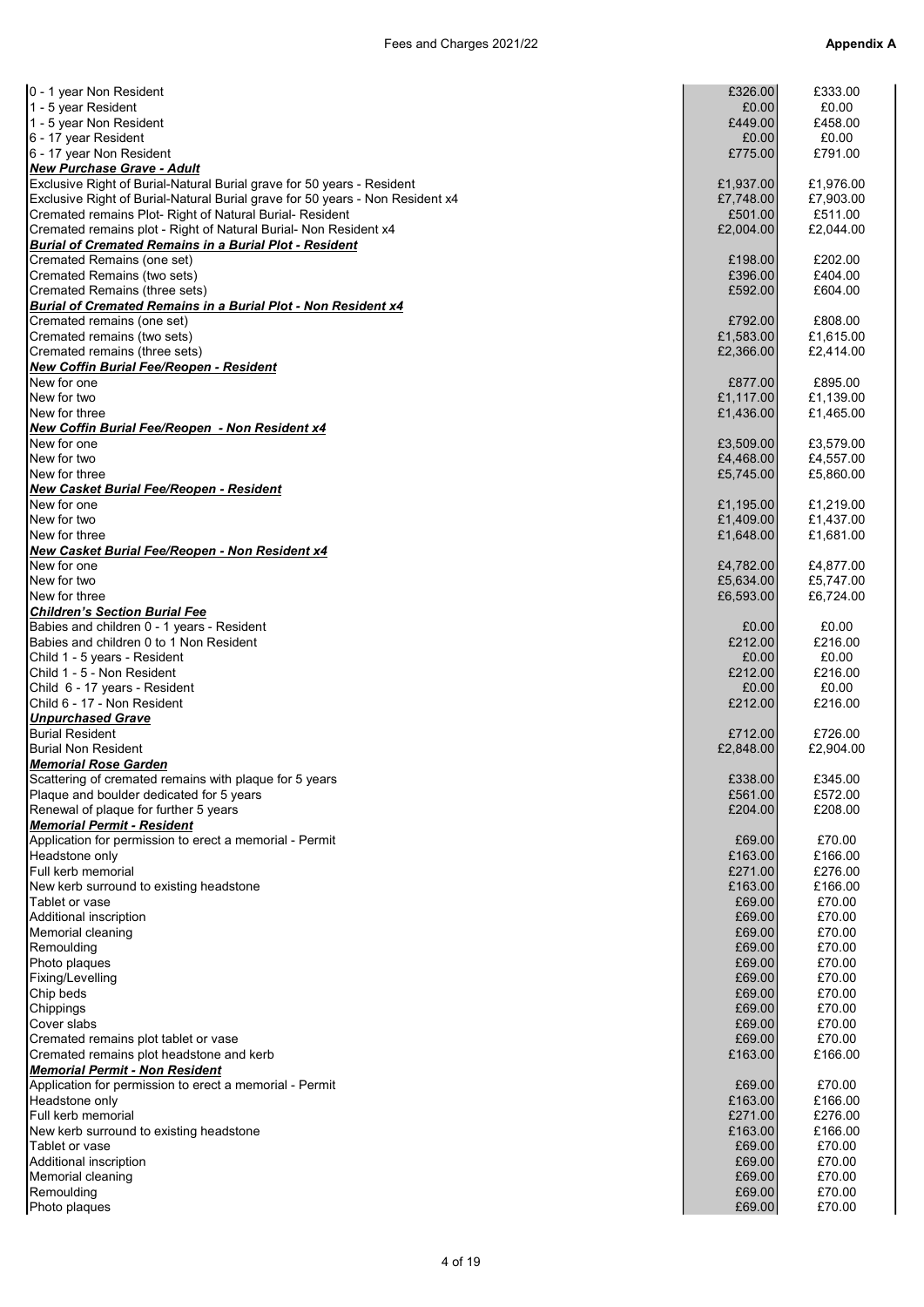| Fixing/Levelling                                                                                     | £69.00    | £70.00    |
|------------------------------------------------------------------------------------------------------|-----------|-----------|
| Chip beds                                                                                            | £69.00    | £70.00    |
| Chippings                                                                                            | £69.00    | £70.00    |
| Cover slabs                                                                                          | £69.00    | £70.00    |
| Cremated remains plot tablet or vase                                                                 | £69.00    | £70.00    |
| Cremated remains plot headstone and kerb                                                             | £163.00   | £166.00   |
| Memorial Removal & Replacement                                                                       |           |           |
| Headstone                                                                                            | £161.00   | £164.00   |
| Memorial 6 x 2                                                                                       | £204.00   | £208.00   |
| Memorial 8 x 3                                                                                       | £250.00   | £255.00   |
| <b>Grave Maintenance</b>                                                                             |           |           |
| Turfing                                                                                              | £84.00    | £86.00    |
| Planting - 1 year                                                                                    | £151.00   | £154.00   |
| Planting - 5 years                                                                                   | £635.00   | £648.00   |
| Planting - 10 years                                                                                  | £1,107.00 | £1,129.00 |
| Attention - 1 year                                                                                   | £69.00    | £70.00    |
| Attention - 5 years                                                                                  | £350.00   | £357.00   |
| Attention - 10 years                                                                                 | £585.00   | £597.00   |
| <b>Additional Services</b>                                                                           |           |           |
| Genealogy/cemetery searches                                                                          | £61.00    | £62.00    |
| Memorial Bench and plaque dedicated for 10 years                                                     | £1,347.00 | £1,374.00 |
| Memorial Bench Renewal of dedication for a further 10 years                                          | £209.00   | £213.00   |
|                                                                                                      |           |           |
| Dedication of existing bench with new plaque for 10 years                                            | £245.00   | £250.00   |
| Top up of graves                                                                                     | £61.00    | £62.00    |
| Use of chapel (30 minutes)                                                                           | £89.00    | £91.00    |
| Transfer of grave ownership                                                                          | £86.00    | £88.00    |
| Provision of deed copies                                                                             | £30.00    | £31.00    |
| Alteration or cancellation of coffin size after initial booking                                      | £81.00    | £83.00    |
|                                                                                                      |           |           |
| Non-resident fees are 4-times that charged to residents for purchase of excusive rights and burials. |           |           |
| <b>Parks</b>                                                                                         |           |           |
| <b>Football Charges Registered Clubs</b>                                                             |           |           |
| Type A Pitch Hire                                                                                    | £74.00    | £75.00    |
| Type B Pitch Hire                                                                                    | £57.00    | £58.00    |
| Junior                                                                                               | £32.00    | £33.00    |
| <b>Football Charges Non Registered Clubs</b>                                                         |           |           |
| Type A Pitch Hire                                                                                    | £118.00   | £120.00   |
| Type B Pitch Hire                                                                                    | £87.00    | £89.00    |
| Junior                                                                                               | £45.00    | £46.00    |
| <b>Registration Fees</b>                                                                             |           |           |
| Senior Team per season                                                                               | £44.00    | £45.00    |
|                                                                                                      | £23.00    | £23.00    |
| Junior Team per season                                                                               |           |           |
| <b>Late Payment Charge</b>                                                                           |           |           |
| 24 hours                                                                                             | £14.00    | £14.00    |
| 48 hours                                                                                             | £36.00    | £37.00    |
| <b>Cricket Grass</b>                                                                                 |           |           |
| Weekday                                                                                              | £77.00    | £79.00    |
| Saturday and Sunday all day                                                                          | £90.00    | £92.00    |
| <b>Cricket Artificial Wicket</b>                                                                     |           |           |
| Weekday adult match fee                                                                              | £40.00    | £40.00    |
| Weekend adult match fee                                                                              | £48.00    | £48.00    |
| Weekday junior match fee                                                                             | £20.00    | £20.00    |
| Weekend junior match fee                                                                             | £24.00    | £24.00    |
| KCCC and sports development sessions free                                                            | £0.00     | £0.00     |
| <b>Tennis (Blackheath Courts)</b>                                                                    |           |           |
| Adults per hour                                                                                      | £6.00     | £6.00     |
|                                                                                                      |           | £4.00     |
| Junior per hour                                                                                      | £4.00     |           |
| Adults Tennis coaching court hire fee per hour (applies to all P&OS Courts)                          | £6.00     | £6.00     |
| Junior Tennis coaching court hire fee per hour (applies to all P&OS Courts)                          | £4.00     | £4.00     |
| <b>Rugby</b>                                                                                         |           |           |
| Senior Registration Fee                                                                              | £47.00    | £48.00    |
| Junior Registration Fee                                                                              | £21.00    | £21.00    |
| <b>Registered Clubs</b>                                                                              |           |           |
| Type A pitch hire                                                                                    | £77.00    | £79.00    |
| Type B pitch hire                                                                                    | £53.00    | £54.00    |
| Junior                                                                                               | £31.00    | £32.00    |
| <b>Non Registered Clubs</b>                                                                          |           |           |
| Type A pitch hire                                                                                    | £124.00   | £126.00   |
| Type B pitch hire                                                                                    | £90.00    | £92.00    |
| Junior                                                                                               | £44.00    | £45.00    |
| <b>Charlton Park Training Ground</b>                                                                 |           |           |
| Training ground and changing facilities per hour                                                     | £45.00    | £46.00    |
| Adult training ground, changing facilities and floodlights per hour                                  | £48.00    | £49.00    |
| Junior training ground, changing facilities and floodlights per hour                                 | £24.00    | £24.00    |
|                                                                                                      |           |           |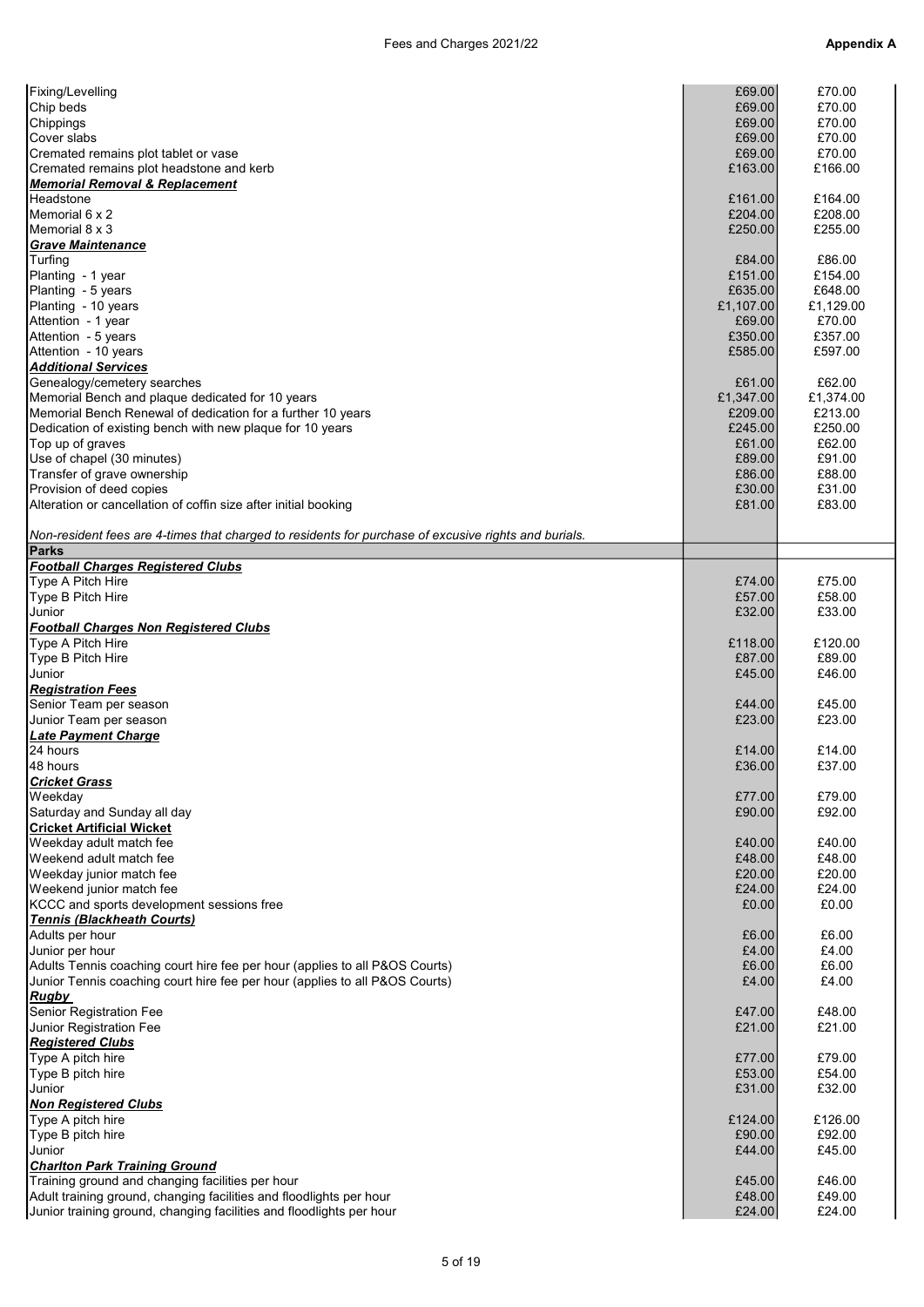| <b>Bowls Season Ticket - Resident</b>                                                 |                  |                  |
|---------------------------------------------------------------------------------------|------------------|------------------|
| General 7 days                                                                        | £44.00           | £45.00           |
| General 7 days Greenwich Card holder                                                  | £44.00           | £45.00           |
| 7 days Greenwich Card High Saver holder or over 60 concession                         | £44.00           | £45.00           |
| General 5 Days                                                                        | £44.00           | £45.00           |
| General 5 Days Greenwich Card holder                                                  | £44.00           | £45.00           |
| 5 days Greenwich Card High Saver or over 60 concession<br>Weekend over 65 concession  | £33.00           | £34.00<br>£22.00 |
| Junior season ticket                                                                  | £22.00<br>£24.00 | £24.00           |
| <b>Bowls Season Ticket - Non Resident</b>                                             |                  |                  |
| General 7 days                                                                        | £44.00           | £45.00           |
| Concession 7 Days                                                                     | £44.00           | £45.00           |
| <b>General 5 Days</b>                                                                 | £44.00           | £45.00           |
| Over 65 Concession 5 days                                                             | £33.00           | £34.00           |
| <b>Bowls Casual Players - Residents &amp; Non Resident</b>                            |                  |                  |
| Adult per hour Mon-Fri                                                                | £5.00            | £5.00            |
| Adult per hour Mon-Fri Greenwich Card holder                                          | £5.00            | £5.00            |
| GCHS or over 65 concession player per hour (Monday - Friday)                          | £3.00            | £3.00            |
| Adult per hour weekends                                                               | £6.00            | £6.00            |
| Adult per hour weekends Greenwich Card holder                                         | £5.00            | £5.00            |
| Greenwich Card High Saver holder or over 65 Concession per hour (Saturday and Sunday) | £4.00            | £4.00            |
| Junior per hour (Monday - Friday)                                                     | £3.00            | £3.00            |
| Juniors Per Hour (Saturday and Sunday)                                                | £4.00            | £4.00            |
| <b>Locker Hire</b>                                                                    | £9.00            | £9.00            |
| <b>Memorial Bench</b>                                                                 |                  |                  |
| Bench & plaque dedicated for 10 years                                                 | £1,347.00        | £1,374.00        |
| Bench and plaque renewal of dedication for a further 10 years                         | £209.00          | £213.00          |
| Plaque only                                                                           | £240.00          | £245.00          |
| <b>Parks Commercial/Community Operator Licences</b>                                   |                  |                  |
| (excluding Public Health & Crime/ASB Reduction programmed sessions)                   |                  |                  |
| Boot camp & fitness sessions (per session)                                            | £22.00           | £22.00           |
| Boot camp & fitness sessions (1-month licence)                                        | £71.00           | £72.00           |
| Boot camp & fitness sessions (12-month licence)                                       | £330.00          | £337.00          |
| Skateboard coaching (per session)                                                     | £15.00           | £15.00           |
| Skateboard coaching (I month licence)                                                 | £50.00           | £51.00           |
| Skateboard coaching (12 month licence)                                                | £220.00          | £224.00          |
| <b>Other (excluding RBG schools)</b>                                                  |                  |                  |
| Large sporting event > 200 people in attendance (up to 3 hours)                       | £170.00          | £173.00          |
| Large sporting event > 200 people in attendance (day rate)                            | £340.00          | £347.00          |
| Commercial events in a park (up to 3 hours)                                           | £294.00          | £300.00          |
| Commercial events in a park (day rate)                                                | £566.00          | £577.00          |
| Wedding photography in Parks & Open Spaces                                            | £62.00           | £63.00           |
| Marking out for sports clubs with RBG leases                                          |                  |                  |
| Senior initial marking                                                                | £116.00          | £116.00          |
| Senior remarking marking                                                              | £28.00           | £28.00           |
| Junior initial marking                                                                | £86.00           | £86.00           |
| Junior remarking marking                                                              | £17.00           | £17.00           |
| Pitch mowing - rate site specific                                                     |                  |                  |
| <b>Parks Commercial/Community Operator Licences</b>                                   |                  |                  |
| (excluding Public Health & Crime/ASB Reduction programmed sessions)                   |                  |                  |
| Forest School Permit - commercial per session                                         | £22.00           | £22.00           |
| Forest School Permit - commercial per month                                           | £60.00           | £60.00           |
| Forest School Permit - commercial per year                                            | £250.00          | £250.00          |
| Park Building Hire - community use per session                                        | £16.50           | £17.00           |
| Park Building Hire - commercial use per hour                                          | £18.00           | £18.00           |
| <b>Allotments</b>                                                                     |                  |                  |
| <b>Normal Rates per rod</b>                                                           |                  |                  |
| Residents per rod                                                                     | £20.00           | £20.00           |
| Non-residents per rod                                                                 | £41.00           | £42.00           |
| Residents, Greenwich Card High Saver holders and over 60s                             | £10.00           | £10.00           |
| Non Residents over 60                                                                 | £20.00           | £20.00           |
| <b>Concessionary Rates (New Holders)</b>                                              |                  |                  |
| Residents over 65 and residents in receipt of benefits                                | £12.00           | £12.00           |
|                                                                                       |                  |                  |
| RBG Schools sports markings on parks and open spaces for sports days                  |                  |                  |
| Five aside initial mark                                                               | £38.00           | £39.00           |
| Five aside re-mark                                                                    | £10.00           | £10.00           |
| camogie erect posts                                                                   | £74.00           | £75.00           |
| camogie harrow pitch                                                                  | £12.00           | £12.00           |
| camogie initial mark pitch                                                            | £157.00          | £160.00          |
| camogie mow pitch                                                                     | £95.00           | £97.00           |
| camogie remark pitch                                                                  | £35.00           | £36.00           |
| camogie remove & store posts                                                          | £80.00           | £82.00           |
| camogie spike pitch                                                                   | £24.00           | £24.00           |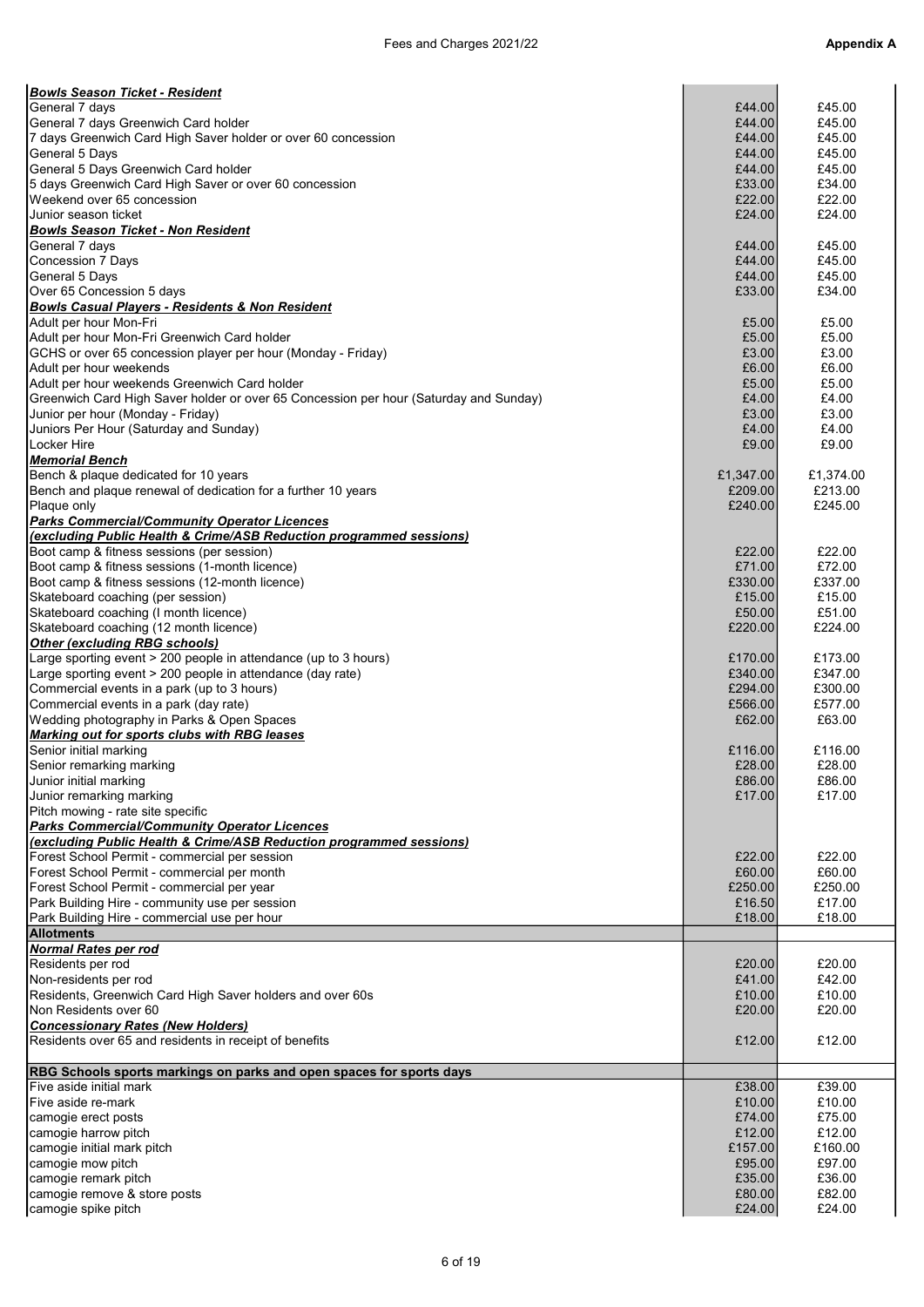| cricket initial mark wicket          | £20.00  | £20.00  |
|--------------------------------------|---------|---------|
| cricket initial mark outfield        | £21.00  | £21.00  |
| cricket remark wicket                | £9.00   | £9.00   |
| cricket remark outfield              | £4.00   | £4.00   |
| discus area initial mark             | £12.00  | £12.00  |
| discus area remark                   | £7.00   | £7.00   |
| football junior initial mark pitch   | £86.00  | £88.00  |
| football junior remark pitch         | £17.00  | £17.00  |
| football senior initial mark         | £116.00 | £118.00 |
| football senior remark pitch         | £28.00  | £29.00  |
| football erect nets                  | £13.00  | £13.00  |
| football dismantle nets              | £5.00   | £5.00   |
| hockey initial mark                  | £98.00  | £100.00 |
| hockey mow pitch                     | £152.00 | £155.00 |
| hockey remark pitch                  | £24.00  | £24.00  |
| javelin area initial mark            | £12.00  | £12.00  |
| javelin area remark                  | £7.00   | £7.00   |
| rounders pitch initial mark          | £24.00  | £24.00  |
| rounders pitch remark                | £6.00   | £6.00   |
| Kabaddi initial                      | £24.00  | £24.00  |
| Kabaddi remark                       | £6.00   | £6.00   |
| rugby initial mark                   | £176.00 | £180.00 |
| rugby remark                         | £35.00  | £36.00  |
| marking boxes for children to sit in | £3.00   | £3.00   |
| running track 100mtr 1 lane Initial  | £17.00  | £17.00  |
| running track 100mtr 1 lane remark   | £6.00   | £6.00   |
| running track 200mtr 1 lane initial  | £32.00  | £33.00  |
| running track 200mtr 1 lane remark   | £9.00   | £9.00   |
| running track 400mtr 1 lane initial  | £99.00  | £101.00 |
| running track 400mtr 1 lane remark   | £23.00  | £23.00  |
| running track 100mtr 6 lane Initial  | £100.00 | £102.00 |
| running track 100mtr 6 lane remark   | £36.00  | £37.00  |
| running track 100mtr 8 lane Initial  | £132.00 | £135.00 |
| running track 100mtr 8 lane remark   | £45.00  | £46.00  |
| running track 200mtr 6 lane initial  | £194.00 | £198.00 |
| running track 200mtr 6 lane remark   | £55.00  | £56.00  |
| running track 200mtr 8 lane initial  | £259.00 | £264.00 |
| running track 200mtr 8 lane remark   | £73.00  | £74.00  |
| running track 300mtr 8 lane initial  | £488.00 | £498.00 |
| running track 300mtr 8 lane remark   | £126.00 | £129.00 |
| running track 400mtr 4 lane initial  | £396.00 | £404.00 |
| running track 400mtr 4 lane remark   | £92.00  | £94.00  |
| running track 400mtr 6 lane initial  | £557.00 | £568.00 |
| running track 400mtr 6 lane remark   | £135.00 | £138.00 |
| running track 400mtr 8 lane initial  | £718.00 | £732.00 |
| running track 400mtr 8 lane remark   | £178.00 | £182.00 |
| soft ball initial mark               | £24.00  | £24.00  |
| soft ball remark                     | £7.00   | £7.00   |
|                                      | £11.00  | £11.00  |
| shot put initial mark                |         |         |
| shot put remark                      | £7.00   | £7.00   |
| volleyball initial mark              | £81.00  | £83.00  |
| volleyball remark                    | £5.00   | £5.00   |

## **Registrars**

| Communities & Environment Fees & Charges 2021-22                                                                                 | 2020/2021 | 2021/2022 |
|----------------------------------------------------------------------------------------------------------------------------------|-----------|-----------|
| <b>Statutory Fees &amp; Charges</b>                                                                                              |           |           |
| Copy cert standard 5 day service                                                                                                 | £11.00    | £11.00    |
| Copy of a short or standard certificate issued after the time of registration - express 24 hr service                            | £35.00    | £35.00    |
| Copy cert same day ordered before 3pm and collected by 4.30pm including £15 admin fee in addition to express<br>copy cert charge | £50.00    | £50.00    |
| Entering a notice of marriage or civil partnership not subject to immigration                                                    | £35.00    | £35.00    |
| Entering a notice of marriage or civil partnership (must both attend together)                                                   | £94.00    | £94.00    |
| Consideration by SR of Divorce outside of British Isles                                                                          | £50.00    | £50.00    |
| Consideration by GRO of Divorce outside of British Isles                                                                         | £75.00    | £75.00    |
| Ceremony at Registrar Office                                                                                                     | £46.00    | £46.00    |
| Ceremony at registered building                                                                                                  | £86.00    | £86.00    |
| Conversion of CP into marriage at Register Office                                                                                | £45.00    | £45.00    |
| 2 stage CP on other premises completing the declaration                                                                          | £27.00    | £27.00    |
| 2 stage CP signing the declaration in a religious building registered for same sex couples                                       | £91.00    | £91.00    |
| Change of forename added within 12 month of birth registration                                                                   | £40.00    | £40.00    |
| Correction considered by Registrar                                                                                               | £75.00    | £75.00    |
| <b>Non-Statutory Fees &amp; Charges</b>                                                                                          |           |           |

## 7 of 19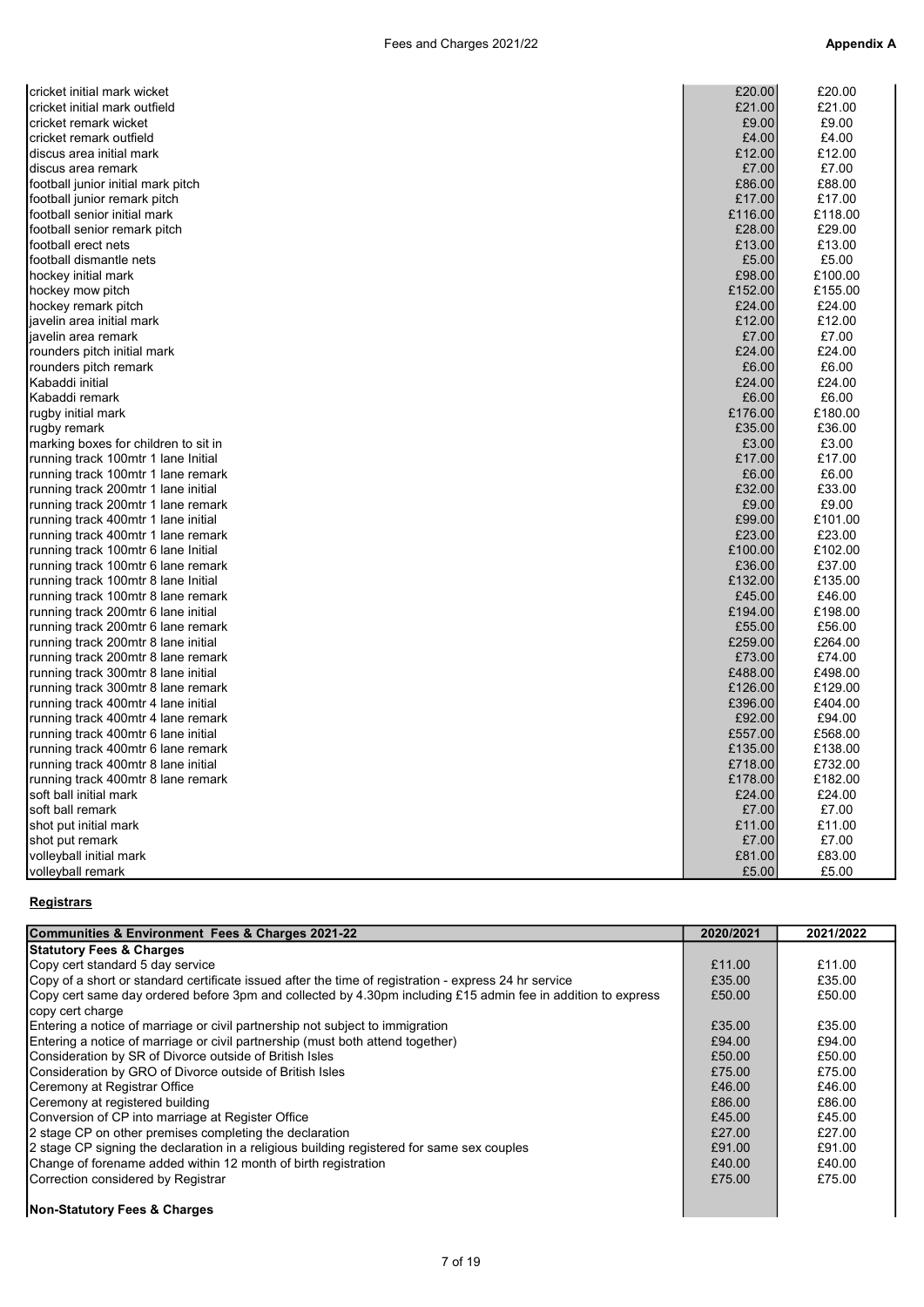| Search fee for copy cert allowing for 30 minutes of staff time to search records if exact details not known (cost of | £18.00    | £18.00    |
|----------------------------------------------------------------------------------------------------------------------|-----------|-----------|
| cert charged in addition)                                                                                            |           |           |
| Postage to send all certificates signed for                                                                          | £2.24     | £2.24     |
| Registrar attending a rehearsal at an approved venue - per hour                                                      | £220.00   | £230.00   |
| Registrar conducting a pre-ceremony meeting in the Town Hall - per hour                                              | £130.00   | £135.00   |
| Ceremony in Edwardian Room Mon-Thur                                                                                  | £220.00   | £230.00   |
| Ceremony in Edwardian Room Fri & Sat AM                                                                              | £310.00   | £325.00   |
| Ceremony in Edwardian Room Sat PM                                                                                    | £310.00   | £335.00   |
| Victoria Hall Saturday                                                                                               | £2,000.00 | £2,080.00 |
| Additional Hour if needed                                                                                            | £200.00   | £208.00   |
| Victoria Hall Sunday and Bank Holiday                                                                                | £2,750.00 | £2,860.00 |
| Additional Hour if needed                                                                                            | £230.00   | £240.00   |
| Approved Venue attendance Mon-Thur                                                                                   | £440.00   | £460.00   |
| Approved Venue attendance Fri - Sat AM                                                                               | £570.00   | £600.00   |
| Approved Venue attendance Sat PM                                                                                     | £570.00   | £620.00   |
| Approved Venue attendance Sunday and Bank Holiday                                                                    | £720.00   | £750.00   |
| <b>IRenewal Vows Edwardian Room Mon-Thur</b>                                                                         | £230.00   | £240.00   |
| Renewal Vows Edwardian Room Fri-Sat                                                                                  | £310.00   | £325.00   |
| Renewal Vows Approved Venue Mon-Thur                                                                                 | £440.00   | £460.00   |
| Renewal Vows Approved Venue Fri-Sat                                                                                  | £570.00   | £600.00   |
| Renewal Vows Approved Venue Sunday & Bank Holidays                                                                   | £700.00   | £730.00   |
| Private Citizenship Mon-Thur                                                                                         | £150.00   | £160.00   |
| Private Citizenship Fri-Sat                                                                                          | £310.00   | £325.00   |
| Install and dismantle wrap around boards                                                                             | £200.00   | £210.00   |
| Admin fee for all notice bookings on Saturday - Single Person                                                        | £15.00    | £16.00    |
| Admin fee for all notice bookings on Saturday - Couple                                                               | £30.00    | £32.00    |
| Supplements for OOH ceremonies 7am-9am and after 6pm Monday to Thursday                                              | £200.00   | £200.00   |
| Supplements for OOH ceremonies 7am-9am and after 6pm Friday to Saturday                                              | £250.00   | £250.00   |
| Supplements for OOH ceremonies 7am-9am and after 6pm Sunday and Bank Holidays                                        | £350.00   | £350.00   |
|                                                                                                                      |           |           |

| <b>Housing and Safer Communities Fees &amp; Charges</b> | 2020/21 | 2021/22 |
|---------------------------------------------------------|---------|---------|
|                                                         |         |         |

| <b>Housing and Safer Communities Fees &amp; Charges</b>                                     | 2020/21  | 2021/22  |
|---------------------------------------------------------------------------------------------|----------|----------|
|                                                                                             |          |          |
| Residential Licences & Fees (Environmental Health Services)                                 | 2020/21  | 2021/22  |
| House in Multiple Occupation initial Licence Fee                                            | £400.00  | £408.00  |
| House in Multiple Occupation initial Licence Fee for accredited/professional landlords      | £332.00  | £338.64  |
| House in Multiple Occupation Licence Fee plus RBG "finders" fee                             | £520.00  | £530.40  |
| House in Multiple Occupation Licence Fee for renewals                                       | £315.00  | £321.30  |
| House in Multiple Occupation Licence Fee for renewals for accredited/professional landlords | £278.00  | £283.56  |
| fee for assisting landlords complete House in Multiple Occupation Licence application       | £150.00  | £153.00  |
| Immigration Services housing inspection                                                     | £202.44  | £206.49  |
| Service of Enforcement Notice issued under Housing Act 2004                                 | Variable | Variable |
| private rented sector landlord/letting agent consultancy                                    | Variable | Variable |
| Contaminated Land Search                                                                    | £97.18   | £99.12   |
| Technical officer rate per hour                                                             | £45.00   | £45.90   |
| Intelligence officer rate per hour                                                          | £50.00   | £51.00   |
| EHO rate per hour                                                                           | £67.00   | £67.00   |
| Senior EHO rate per hour                                                                    | £73.00   | £73.00   |
| Team Leader rate per hour                                                                   | £86.00   | £86.00   |
| <b>Head of Service</b>                                                                      | £148.00  | £148.00  |
| Administration rate per hour                                                                | £33.00   | £33.66   |
| Paper copy of register of licensed HMOs                                                     | £20.00   | £20.00   |
| New licence Animal Boarding Establishments (single species cats or dogs)                    | £643.68  | £656.55  |
| Renewal licence Animal Boarding Establishments (single species cats or dogs)                | £580.44  | £592.05  |
| New licence Animal Boarding Establishments (combined cats and dogs)                         | £720.18  | £734.58  |
| Renewal licence Animal Boarding Establishments (combined cats and dogs)                     | £656.94  | £670.08  |
| New licence Dog Home Boarding & Home Boarder Franchise                                      | £396.23  | £517.83  |
| Renewal licence Dog Home Boarding and Home Boarder Franchise                                | £365.63  | £449.73  |
| New licence Dog Day Care                                                                    | £470.69  | £593.83  |
| Renewal licence Dog Day Care                                                                | £426.83  | £511.73  |
| Assessment of dog carer host for Franchisee Licence                                         | £76.50   | £118.00  |
| New licence Dog Breeding vet inspection with kennels                                        | £728.34  | £742.91  |
| Renewal licence Dog Breeding vet inspection with kennels                                    | £656.94  | £670.08  |
| New licence Dog Breeding vet inspection domestic dwelling                                   | £651.84  | £664.88  |
| Renewal licence Dog Breeding vet inspection domestic dwelling                               | £580.44  | £592.05  |
| New licence Selling Animals as Pets                                                         | £683.87  | £697.55  |
| Renewal licence Selling Animals as Pets                                                     | £620.63  | £633.04  |
| New licence Hiring out Horses and veterinary fee (excluding horse assessment)               | £677.66  | £702.83  |
| Renewal licence Hiring out Horses and veterinary fee (excluding horse assessment)           | £567.50  | £578.85  |
| Fee per horse - first 10 horses payable at both initial and mid term inspections            | £15.30   | £15.00   |
| fee per horse for next 11-50 horses payable at both initial and mid term inspections        | £10.20   | £10.00   |
| Fee per horse 51 horses and over payable at both initial and mid term inspections           | £8.16    | £8.00    |
| Annual Vet Inspection Fee (excluding per horse fee, as above) [NEW 2020/21]                 | £0.00    | £107.00  |
| New licence Exhibiting and Training Animals                                                 | £566.57  | £689.83  |
| Renewal licence Exhibiting and Training Animals                                             | £503.33  | £589.73  |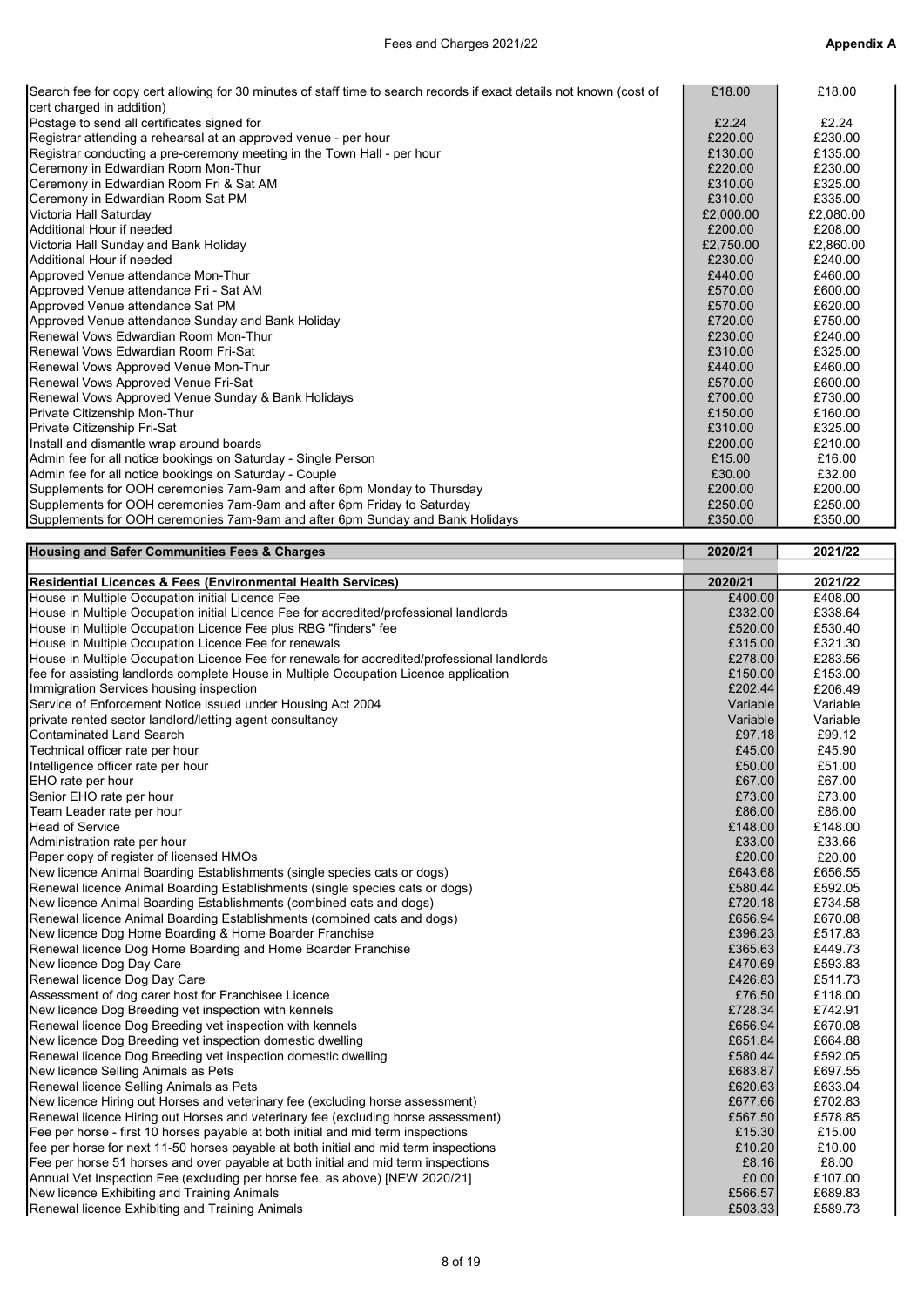| New licence Dangerous Wild Animals for commercial/outside premise                                           | £593.60            | £605.47            |
|-------------------------------------------------------------------------------------------------------------|--------------------|--------------------|
|                                                                                                             |                    |                    |
| Renewal licence Dangerous Wild Animals for commercial/outside premises                                      | £522.20            | £532.64            |
| New licence Dangerous Wild Animals for domestic dwelling                                                    | £517.10            | £527.44            |
| Renewal licence Dangerous Wild Animals for domestic dwelling                                                | £445.70            | £454.61            |
|                                                                                                             |                    |                    |
| Assessment of DWA on location request                                                                       | £81.16             | £82.78             |
| DWA Inspection on location visit - 1st hour including travelling and report writing                         | £117.30            | £118.00            |
|                                                                                                             |                    |                    |
| DWA Inspection on location visit - additional charge per hour                                               | £51.00             | £52.00             |
| Inspection for Appeal against award of Star Rating                                                          | £290.04            | £290.04            |
| Inspection for re-evaluation of Star Rating during term of licence                                          | £290.04            | £290.04            |
|                                                                                                             |                    |                    |
| Animal Welfare Licence Variation - Add Franchisee to Licence (less than 6 months remaining on licence) NEW  | £0.00              | £180.00            |
| 2020/21                                                                                                     |                    |                    |
|                                                                                                             |                    |                    |
| Animal Welfare Licence Variation - Add Franchisee to Licence (more than 6 months remaining on licence). NEW | £0.00              | £298.00            |
| 2020/21                                                                                                     |                    |                    |
| Animal Welfare Licence Variation (No Site Visit / Administrative) NEW 2020/21                               | £0.00              | £62.00             |
|                                                                                                             |                    |                    |
| Animal Welfare Licence Variation (Site Visit Required) New 2020/21                                          | £0.00              | £318.00            |
| Dog return fees & charges for repeat strays                                                                 | £77.25             | £78.80             |
|                                                                                                             |                    |                    |
| Daily dog kennelling fees for repeat strays                                                                 | £14.21             | £14.49             |
|                                                                                                             |                    |                    |
| <b>Environmental Health Commercial</b>                                                                      | 2020/21            | 2021/22            |
|                                                                                                             |                    |                    |
| Failure to display smokefree signage                                                                        | £150.00            | £150.00            |
| Person smoking in smokefree premises                                                                        | £30.00             | £30.00             |
| Certification of Films: Base Fee 1 (no interpretation required)                                             | £53.10             | £53.10             |
|                                                                                                             |                    |                    |
| Certification of Films: Base Fee 2 (interpretation required)                                                | £66.38             | £66.38             |
| Certification of Films: Additional Fee 1 (all films, per hour)                                              | £106.20            | £106.20            |
|                                                                                                             |                    |                    |
| Certification of Films: Additional Fee 2 (films requiring interpretation only)                              | £48.10             | £48.10             |
| Licensing Application Advice (officer time, per hour).                                                      | £67.00             | £67.00             |
|                                                                                                             |                    |                    |
| Safety of sports grounds (per hour)                                                                         | £115.83            | £115.83            |
| <b>Competitive Bidding Premises</b>                                                                         | £633.09            | £633.09            |
| Special Treatment Licence: Application for a new or lapsed license                                          | £440.00            | £585.00            |
|                                                                                                             |                    |                    |
| Special Treatment Licence: application renewal of existing license                                          | £349.00            | £450.00            |
| Special Treatment Licence: variation of existing license                                                    | £159.00            | £450.00            |
|                                                                                                             |                    |                    |
| Special Treatment Licence: minor variation (adding/removing a single therapist only)                        | £58.00             | £73.00             |
| Food Hygiene Courses                                                                                        | £68.40             | £70.45             |
|                                                                                                             | £580.55            | £580.55            |
| Primary Authority fee: establishment package                                                                |                    |                    |
| Primary Authority fee: enhanced establishment package                                                       | £1,352.92          | £1,352.92          |
| Primary Authority fee: Officer rates/costs                                                                  | As below           | As below           |
|                                                                                                             |                    |                    |
|                                                                                                             |                    |                    |
| Food business consultancy service: EHO rate per hour                                                        | £67.00             | £78.00             |
|                                                                                                             |                    |                    |
| Food business consultancy service: Senior EHO rate per hour                                                 | £73.00             | £84.00             |
| Food business consultancy service: Team Leader rate per hour                                                | £86.00             | £98.00             |
| Business consultancy service: Head of Service                                                               | £148.00            | £157.00            |
|                                                                                                             |                    |                    |
| Food business consultancy service: Administration rate per hour                                             | £33.00             | £34.00             |
|                                                                                                             |                    |                    |
| Food business/Safer Food Better Business coaching package                                                   | £268.00            | £312.00            |
|                                                                                                             |                    |                    |
| Mail Forwarding Business Registration Fee                                                                   | 113.63             | £113.63            |
| Provision of Safer Food Better Business pack                                                                | £28.00             | £32.50             |
|                                                                                                             |                    |                    |
| Food business consultancy service: Analysis of samples excluding officer advice                             | As per lab cost    | As per lab cost    |
| Food Export Health Certificates (5 working day turnaround)                                                  | £155.00            | £181.50            |
| [Food Export Health Certificates (24 hour turnaround - weekdays only)                                       | £211.00            | £241.50            |
|                                                                                                             |                    |                    |
| Voluntary surrender of food certificate (5 working day turnaround)                                          | £155.00            | £181.50            |
| Voluntary surrender of food certificate (24 hour turnaround- weekdays only)                                 | £211.00            | £241.50            |
| Food Hygiene Rating Scheme: application for rerating visit or pre inspection service                        | £275.00            | £317.00            |
|                                                                                                             |                    |                    |
| Weights & Measures (per hour)                                                                               | £61.79             | £61.79             |
| Mail Forwarding Business Registration Fee                                                                   | 113.63             | £113.63            |
| <b>Gambling Premises (Statutory Maxima)</b>                                                                 |                    |                    |
|                                                                                                             |                    |                    |
| Bingo Application Fee                                                                                       | £3,100.00          | £3,100.00          |
| <b>Bingo Annual Fee</b>                                                                                     | £1,000.00          | £1,000.00          |
| <b>Bingo Variation Fee</b>                                                                                  |                    |                    |
|                                                                                                             | £1,750.00          | £1,750.00          |
| <b>Bingo Transfer Fee</b>                                                                                   | £1,200.00          | £1,200.00          |
| Bingo Reinstatement of Licence Fee                                                                          | £1,200.00          | £1,200.00          |
|                                                                                                             |                    |                    |
| Bingo Provisional Statement Fee                                                                             | £3,500.00          | £3,500.00          |
| Bingo Provisional Licence Holder application                                                                | £1,200.00          | £1,200.00          |
|                                                                                                             |                    |                    |
| Betting (Off Course) Application Fee                                                                        | £3,000.00          | £3,000.00          |
| Betting (Off Course) Annual Fee                                                                             | £600.00            | £600.00            |
| Betting (Off Course) Variation Fee                                                                          | £1,500.00          | £1,500.00          |
|                                                                                                             |                    |                    |
| Betting (Off Course) Transfer Fee                                                                           | £1,200.00          | £1,200.00          |
| Betting (Off Course) Reinstatement of Licence Fee                                                           | £1,200.00          | £1,200.00          |
|                                                                                                             |                    |                    |
| Betting (Off Course) Provisional Statement Fee                                                              | £3,000.00          | £3,000.00          |
| Betting (Off Course) Provisional Licence Holder application                                                 | £1,200.00          | £1,200.00          |
| Track (On Course) Betting Application Fee                                                                   | £2,500.00          | £2,500.00          |
|                                                                                                             |                    |                    |
| Track (On Course) Betting Annual Fee                                                                        | £1,000.00          | £1,000.00          |
| Track (On Course) Betting Variation Fee                                                                     | £1,250.00          | £1,250.00          |
|                                                                                                             |                    |                    |
|                                                                                                             |                    |                    |
| Track (On Course) Betting Transfer Fee<br>Track (On Course) Betting Reinstatement of Licence Fee            | £950.00<br>£950.00 | £950.00<br>£950.00 |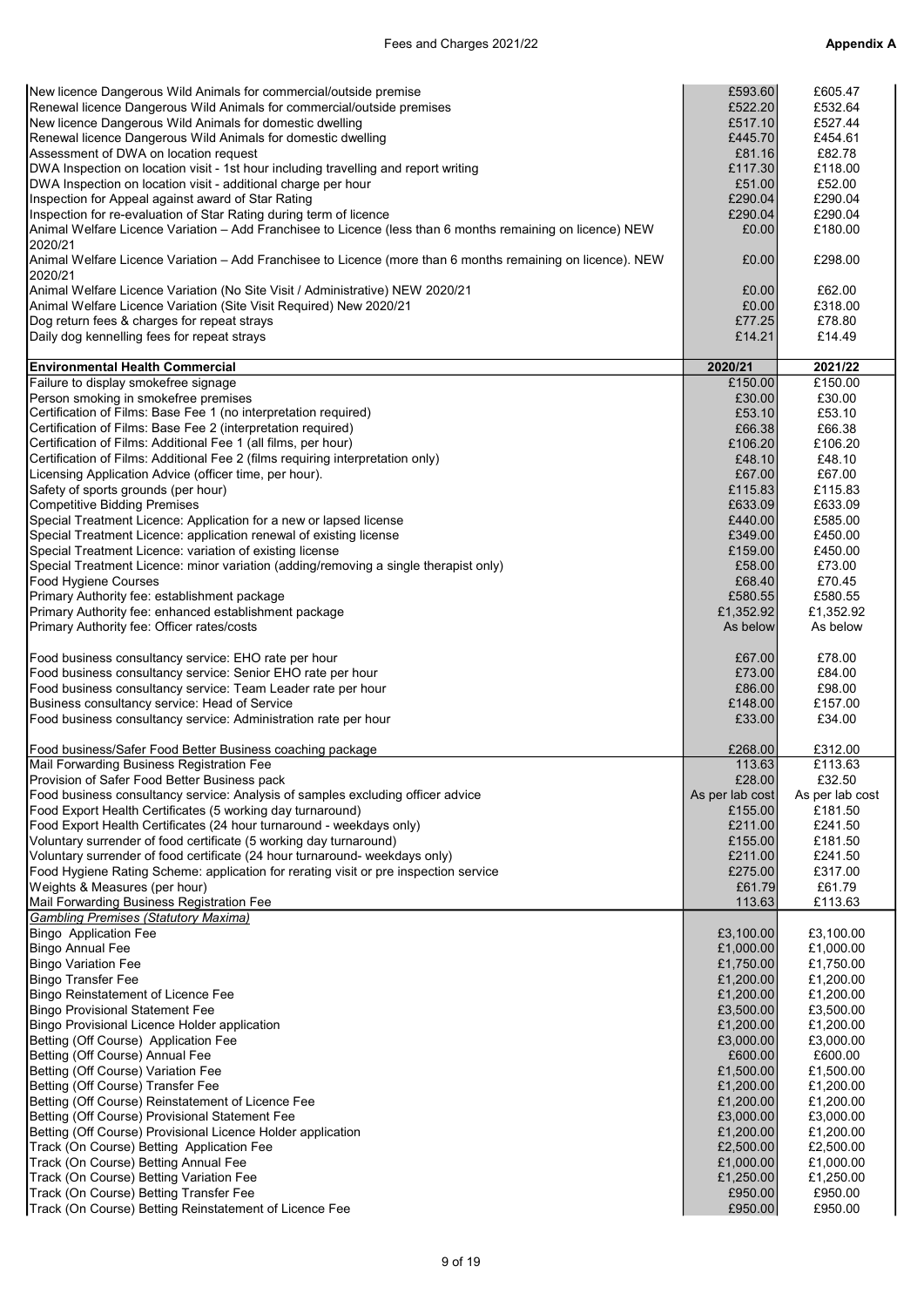| Track (On Course) Betting Provisional Statement Fee                       | £2,500.00  | £2,500.00  |
|---------------------------------------------------------------------------|------------|------------|
|                                                                           |            |            |
| Track (On Course) Provisional Licence Holder application                  | £950.00    | £950.00    |
| Adult Entertainment Centre Application Fee                                | £2,000.00  | £2,000.00  |
| Adult Entertainment Centre Betting Annual Fee                             | £1,000.00  | £1,000.00  |
| <b>Adult Entertainment Centre Variation Fee</b>                           | £1,000.00  | £1,000.00  |
| Adult Entertainment Centre Transfer Fee                                   | £1,200.00  | £1,200.00  |
| <b>Adult Entertainment Centre Reinstatement of Licence Fee</b>            | £1,200.00  | £1,200.00  |
| Adult Entertainment Centre Provisional Statement Fee                      | £2,000.00  | £2,000.00  |
| Adult Entertainment Centre Provisional Licence Holder                     | £1,200.00  | £1,200.00  |
| Family Entertainment Centre Application Fee                               | £2,000.00  | £2,000.00  |
| <b>Family Entertainment Centre Betting Annual Fee</b>                     | £750.00    | £750.00    |
| <b>Family Entertainment Centre Variation Fee</b>                          | £1,000.00  | £1,000.00  |
| Family Entertainment Centre Transfer Fee                                  | £950.00    | £950.00    |
| Family Entertainment Centre Reinstatement of Licence Fee                  | £900.00    | £900.00    |
| Family Entertainment Centre Provisional Statement Fee                     | £2,000.00  | £2,000.00  |
| <b>Family Entertainment Centre Provisional Licence Holder application</b> | £950.00    | £950.00    |
| Regional Casino New Application                                           | £15,000.00 | £15,000.00 |
| Regional Casino Annual Fee                                                | £15,000.00 | £15,000.00 |
| Regional Casino Variation Fee                                             | £7,500.00  | £7,500.00  |
| Regional Casino Transfer Fee                                              | £6,500.00  | £6,500.00  |
| Regional Casino Reinstatement of Licence Fee                              | £6,500.00  | £6,500.00  |
| Regional Casino Provisional Statement Fee                                 | £15,000.00 | £15,000.00 |
| Regional Casino Provisional Licence Holder Application Fee                | £8,000.00  | £8,000.00  |
| Large Casino New Application                                              | £10,000.00 | £10,000.00 |
| Large Casino Annual Fee                                                   | £10,000.00 | £10,000.00 |
| Large Casino Variation Fee                                                | £5,000.00  | £5,000.00  |
| Large Casino Transfer Fee                                                 | £2,150.00  | £2,150.00  |
| Large Casino Reinstatement of Licence Fee                                 | £2,150.00  | £2,150.00  |
| Large Casino Provisional Statement Fee                                    | £10,000.00 | £10,000.00 |
| Large Casino Provisional Licence Holder Application Fee                   | £5,000.00  | £5,000.00  |
| Small Casino New Application                                              | £8,000.00  | £8,000.00  |
| Small Casino Annual Fee                                                   | £5,000.00  | £5,000.00  |
| <b>Small Casino Variation Fee</b>                                         | £4,000.00  | £4,000.00  |
| <b>Small Casino Transfer Fee</b>                                          | £1,800.00  | £1,800.00  |
| Small Casino Reinstatement of Licence Fee                                 | £1,800.00  | £1,800.00  |
| <b>Small Casino Provisional Statement Fee</b>                             | £8,000.00  | £8,000.00  |
| Small Casino Provisional Licence Holder Application Fee                   | £3,000.00  | £3,000.00  |
|                                                                           | £25.00     | £25.00     |
| Copy of Licence Fee (any)                                                 |            |            |
| Notification of Change of Details Fee (any)                               | £50.00     | £50.00     |
| Scrap Metal Dealers Act                                                   |            |            |
| Site Licence: New                                                         | £610.65    | £610.65    |
| Site Licence: Renew                                                       | £531.00    | £531.00    |
| Site Licence: Variation                                                   | £265.50    | £265.50    |
| Site Licence: Duplicate                                                   | £15.05     | £15.05     |
| Site Licence: Minor change                                                | £26.55     | £26.55     |
| Collector's Licence: New                                                  | £380.55    | £380.55    |
| Collector's Licence: Renew                                                | £380.55    | £380.55    |
| Collector's Licence: Variation                                            | £265.50    | £265.50    |
| Collector's Licence: Duplicate                                            | £15.05     | £15.05     |
| Collector's Licence: Minor change                                         | £26.55     | £26.55     |
| <b>Other</b>                                                              |            |            |
| <b>Sex Establishments</b>                                                 | £24,107.51 | £24,107.51 |
| Renewal                                                                   | £24,107.51 | £24,107.51 |
| Variation                                                                 | £10,916.10 | £10,916.10 |
| Approval of Premises for Civil Marriages (capacity up to 150)             |            |            |
| Grant                                                                     | £1,443.48  | £1,443.48  |
| Renewal                                                                   | £1,443.48  | £1,443.48  |
| Variation                                                                 | £115.83    | £115.83    |
| Approval of Premises for Civil Marriages (capacity 150-400)               |            |            |
| Grant                                                                     | £1,752.92  | £1,752.92  |
| Renewal                                                                   | £1,752.92  | £1,752.92  |
| Variation                                                                 | £115.83    | £115.83    |
| Approval of Premises for Civil Marriages (capacity over 400)              |            |            |
| Grant                                                                     | £2,247.62  | £2,247.62  |
| Renewal                                                                   | £2,247.62  | £2,247.62  |
| Variation                                                                 | £115.83    | £115.83    |
| <b>Review of Decision</b>                                                 | £115.83    | £115.83    |
| Grant                                                                     | £1,701.87  | £1,701.87  |
| Renewal                                                                   | £1,701.87  | £1,701.87  |
| Approval of Premises for Civil Marriages (capacity over 400)              |            |            |
| Grant                                                                     | £2,182.16  | £2,182.16  |
| Renewal                                                                   | £2,182.16  | £2,182.16  |
| Review of Decision                                                        | £112.46    | £112.46    |
|                                                                           |            |            |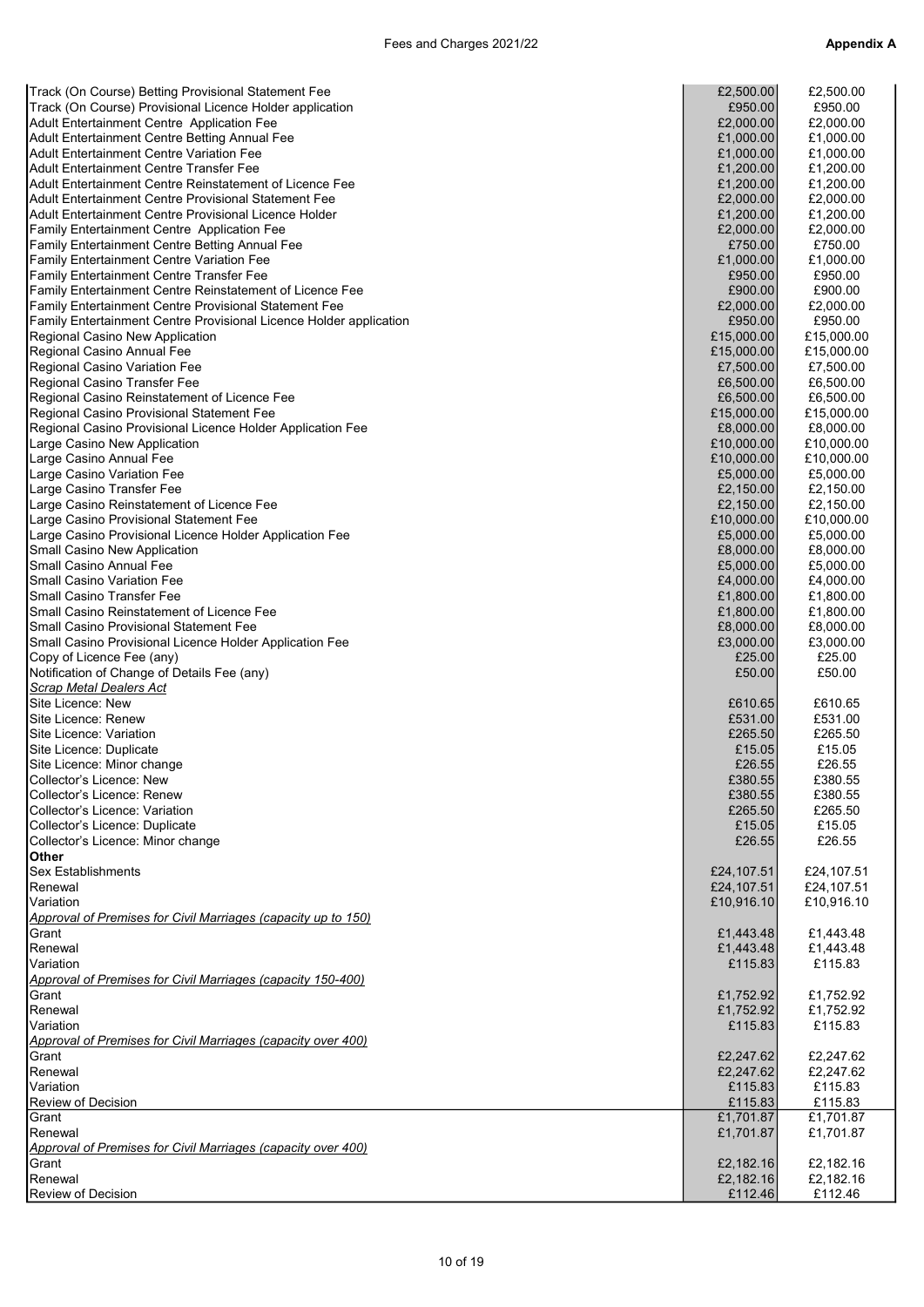| Community Services Statutory Fees & Charges 2020/21                                                                          | 2020/21        | 2021/22       |
|------------------------------------------------------------------------------------------------------------------------------|----------------|---------------|
|                                                                                                                              |                |               |
| <b>Environmental Protection Act 1990 Part I</b>                                                                              |                |               |
| <b>Application Fee</b>                                                                                                       |                |               |
| <b>Standard Process</b>                                                                                                      | £1,650.00      | £1,650.00     |
| Additional Fee for operating without a permit                                                                                | £1,188.00      | £1,188.00     |
| Reduced fee activities (except VR's & Petrol Stations with PVR I & II combined)                                              | £155.00        | £155.00       |
| Petrol Stations: PVR 1 & II combined                                                                                         | £257.00        | £257.00       |
| Vehicle Re-sprayers (VR's)                                                                                                   | £362.00        | £362.00       |
| Reduced fee activities: Additional fee for operating without a permit                                                        | £71.00         | £71.00        |
| Mobile screening and crushing plant                                                                                          | £1,650.00      | £1,650.00     |
| For third to seventh applications                                                                                            | £985.00        | £985.00       |
| For eighth and subsequent applications                                                                                       | £498.00        | £498.00       |
| Where an application for any of the above is for a combined Part B and Waste application, extra should be added              | £310.00        | £310.00       |
| <b>Annual Subsistence Charge</b>                                                                                             |                |               |
| Standard process (Low Risk)                                                                                                  | £772.00        | £772.00       |
|                                                                                                                              | $(+£104)$ **   | $(+£104)$ **  |
| Standard process (Medium Risk)                                                                                               | £1,161.00      | £1,161.00     |
|                                                                                                                              | $(+£156)$ **   | $(+£156)$ **  |
| Standard process (High Risk)                                                                                                 | £1,747.00      | £1,747.00     |
|                                                                                                                              | $(+£207)$ **   | $(+£207)$ **  |
|                                                                                                                              | $(L)$ £79.00   | (L) £79.00    |
| Reduced fee activities (except VR's & Petrol Stations with PVR I & II combined). Low/ Med/ High risk                         | $(M)$ £158.00  | $(M)$ £158.00 |
|                                                                                                                              | $(H)$ £237.00  | (H) £237.00   |
|                                                                                                                              | $(L)$ £113.00  | (L) £113.00   |
| Petrol Stations: PVR 1 & II combined. Low/ Med/ High risk                                                                    | $(M)$ £226.00  | (M) £226.00   |
|                                                                                                                              | $(H)$ £341.00  | (H) £341.00   |
|                                                                                                                              | $(L)$ £228.00  | (L) £228.00   |
| Vehicle Refinishers Low/ Med/ High risk                                                                                      | $(M)$ £365.00  | $(M)$ £365.00 |
|                                                                                                                              | $(H)$ £548.00  | (H) £548.00   |
|                                                                                                                              | $(L)$ £626.00  | $(L)$ £626.00 |
| Mobile screening and crushing plant Low/ Med/ High risk                                                                      | $(M)$ £1034.00 | (M) £1034.00  |
|                                                                                                                              | $(H)$ £1551.00 | (H) £1551.00  |
|                                                                                                                              | $(L)$ £385.00  | (L) £385.00   |
| For third to seventh authorisations Low/ Med/ High risk                                                                      | $(M)$ £617.00  | (M) £617.00   |
|                                                                                                                              | $(H)$ £924.00  | (H) £924.00   |
|                                                                                                                              | $(H)$ £198.00  | (H) £198.00   |
| For eighth and subsequent authorisations Low/ Med/ High risk                                                                 | $(M)$ £316.00  | $(M)$ £316.00 |
|                                                                                                                              | (H) £473.00    | (H) £473.00   |
| <b>ADDITIONAL FEES</b>                                                                                                       |                |               |
| $(1)$ * the additional amounts in brackets must be charged where a permit is for a combined Part B and Waste installation    |                |               |
| (2) Where a Part B installation is subject to reporting under the E-PRTR Regulations, add an extra £104 to the above annual  |                |               |
| (3) Late Payment Fee - where a subsistence fee invoice is unpaid 8 weeks after the issue date, add £52 to the above amounts. |                |               |
| (4) Where subsistence fees are paid quarterly, the total amount payable to the local authority will be increased by £38.     |                |               |

|                                                                             | 2020/21   | 2021/22   |
|-----------------------------------------------------------------------------|-----------|-----------|
| Transfer & Surrender                                                        |           |           |
| Standard process transfer                                                   | £169.00   | £169.00   |
| Standard process partial transfer                                           | £497.00   | £497.00   |
| New operator at low risk reduced fee activity                               | £78.00    | £78.00    |
| Reduced fee activities partial transfer                                     | £47.00    | £47.00    |
| Temporary transfer for mobiles                                              |           |           |
| <b>First transfer</b>                                                       | £53.00    | £53.00    |
| Repeat following enforcement or warning                                     | £53.00    | £53.00    |
| <b>Substantial Changes 10 &amp; 11</b>                                      |           |           |
| <b>Standard Process</b>                                                     | £1,050.00 | £1,050.00 |
| Standard process where the substantial change results in a new PPC activity | £1.650.00 | £1.650.00 |
| Reduced fee activities                                                      | £102.00   | £102.00   |
| Additional Annual Cubaiatones Fess                                          |           |           |

### Additional Annual Subsistence Fees

(1) Every subsistence fee in the table above includes the additional

£99 charge to cover LA extra costs in dealing with reporting under the EPRTR

Regulations.

 $(2)$  Late Payment Fee - where a subsistence fee invoice is unpaid 8 weeks after the issue date, add £50 to the above amounts.

(3) Where subsistence fees are paid quarterly, the total amount payable to the local authority will be increased by £36.

| <b>All Statutory Fees.</b>                           |           |           |
|------------------------------------------------------|-----------|-----------|
| Substantial Variation                                | £1,368.00 | £1,368.00 |
| Transfer                                             | £235.00   | £235.00   |
| Partial transfer                                     | £698.00   | £698.00   |
| Surrender                                            | £698.00   | £698.00   |
|                                                      |           |           |
| LA-IPPC (Part A2) charges - Local Authority element* |           |           |
|                                                      | £3,363.00 | £3,363.00 |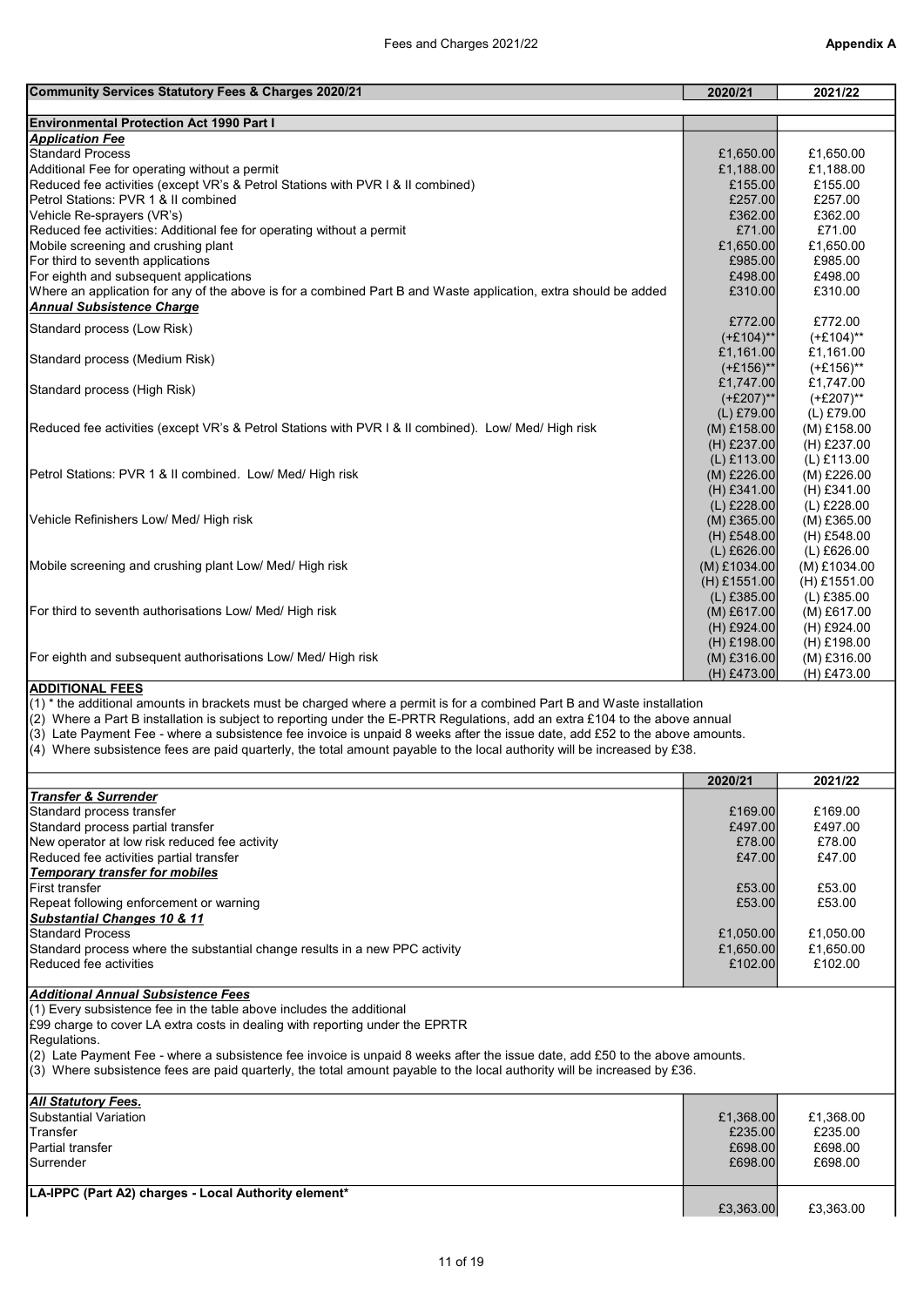| every subsistence charge includes the additional £104.00 charge to cover LA costs in dealing with reporting under the E-PRTR Regulation<br><b>Environmental protection Act 1990</b>                                                                                                                                                                                              | £1,188.00<br>£1,447.00<br>£1,611.00<br>£2,334.00<br>£52.00<br>£1,368.00<br>£3,363.00<br>£235.00<br>£698.00<br>£698.00 | £1,188.00<br>£1,447.00<br>£1,611.00<br>£2,334.00<br>£52.00<br>£1,368.00<br>£3,363.00<br>£235.00<br>£698.00<br>£698.00 |
|----------------------------------------------------------------------------------------------------------------------------------------------------------------------------------------------------------------------------------------------------------------------------------------------------------------------------------------------------------------------------------|-----------------------------------------------------------------------------------------------------------------------|-----------------------------------------------------------------------------------------------------------------------|
| Statutory fee for return of stray dog to owner                                                                                                                                                                                                                                                                                                                                   | £25.00                                                                                                                | £25.00                                                                                                                |
| Miscellaneous Commercial Fees                                                                                                                                                                                                                                                                                                                                                    |                                                                                                                       |                                                                                                                       |
| Licence to store explosives (new application) minimum separation distance of greater than 0 metres (Explosives                                                                                                                                                                                                                                                                   | £178.00                                                                                                               | £178.00                                                                                                               |
| Regulations 2014)<br>Licence to store explosives (renewal) minimum separation distance of greater than 0 metres (Explosives                                                                                                                                                                                                                                                      | £83.00                                                                                                                | £83.00                                                                                                                |
| Regulations 2014)                                                                                                                                                                                                                                                                                                                                                                |                                                                                                                       |                                                                                                                       |
| Licence to store explosives (new application) no minimum separation distance (Explosives Regulations 2014)<br>Licence to store explosives (renewal) no minimum separation distance (Explosives Regulations 2014)<br>Fireworks All-Year Sellers' Licence (Fireworks Act 2003)<br>Licence Variation -Varying the name of licensee or address of site (Explosives Regulations 2014) | £105.00<br>£52.00<br>£500.00<br>£35.00                                                                                | £105.00<br>£52.00<br>£500.00<br>£35.00                                                                                |
| Licence Variation - Transfer of licence (Explosives Regulations 2014)                                                                                                                                                                                                                                                                                                            | £36.00                                                                                                                | £36.00                                                                                                                |
| Licence Variation - Replacement of licence if lost (Explosives Regulations 2014)                                                                                                                                                                                                                                                                                                 | £36.00                                                                                                                | £36.00                                                                                                                |
| Licence Variation - Any other kind of variation (Explosives Regulations 2014)<br>Subject to change only where a change in legislation allows                                                                                                                                                                                                                                     | £36.00                                                                                                                | £36.00                                                                                                                |
| <b>Licensing Act 2003</b>                                                                                                                                                                                                                                                                                                                                                        |                                                                                                                       |                                                                                                                       |
| Premises Licenses and Club Premises Certificates - Grant or Variation                                                                                                                                                                                                                                                                                                            |                                                                                                                       |                                                                                                                       |
| <b>Band A</b>                                                                                                                                                                                                                                                                                                                                                                    | £100.00                                                                                                               | £100.00                                                                                                               |
| <b>Band B</b>                                                                                                                                                                                                                                                                                                                                                                    | £190.00                                                                                                               | £190.00                                                                                                               |
| <b>Band C</b>                                                                                                                                                                                                                                                                                                                                                                    | £315.00                                                                                                               | £315.00                                                                                                               |
| <b>Band D</b>                                                                                                                                                                                                                                                                                                                                                                    | £450.00                                                                                                               | £450.00                                                                                                               |
| <b>Band E</b>                                                                                                                                                                                                                                                                                                                                                                    | £635.00                                                                                                               | £635.00                                                                                                               |
| Premises in Bands D or E that are used primarily for the supply of alcohol for consumption on the premises have an additional fee.                                                                                                                                                                                                                                               |                                                                                                                       |                                                                                                                       |
|                                                                                                                                                                                                                                                                                                                                                                                  |                                                                                                                       |                                                                                                                       |
| <b>Additional Fees for Larger Premises</b>                                                                                                                                                                                                                                                                                                                                       |                                                                                                                       |                                                                                                                       |
| An event or a premise that falls into the categories below must pay the Premises Licence fee and the appropriate additional fee<br>5,000 to 9,999 persons                                                                                                                                                                                                                        |                                                                                                                       | £1.000.00                                                                                                             |
| 10,000 to 14,999 persons                                                                                                                                                                                                                                                                                                                                                         | £1,000.00<br>£2,000.00                                                                                                | £2,000.00                                                                                                             |
| 15,000 to 19,999 persons                                                                                                                                                                                                                                                                                                                                                         | £4,000.00                                                                                                             | £4,000.00                                                                                                             |
| 20,000 to 29,999 persons                                                                                                                                                                                                                                                                                                                                                         | £8,000.00                                                                                                             | £8,000.00                                                                                                             |
| 30,000 to 39,999 persons                                                                                                                                                                                                                                                                                                                                                         | £16,000.00                                                                                                            | £16,000.00                                                                                                            |
| 40,000 to 49,999 persons                                                                                                                                                                                                                                                                                                                                                         | £24,000.00                                                                                                            | £24,000.00                                                                                                            |
| 50,000 to 59,999 persons                                                                                                                                                                                                                                                                                                                                                         | £32,000.00                                                                                                            | £32,000.00                                                                                                            |
| 60,000 to 69,999 persons                                                                                                                                                                                                                                                                                                                                                         | £40,000.00                                                                                                            | £40,000.00                                                                                                            |
| 70,000 to 79,999 persons                                                                                                                                                                                                                                                                                                                                                         | £48,000.00                                                                                                            | £48,000.00                                                                                                            |
| 80,000 to 89,999 persons                                                                                                                                                                                                                                                                                                                                                         | £56,000.00                                                                                                            | £56,000.00                                                                                                            |
| 90,000 persons and over                                                                                                                                                                                                                                                                                                                                                          | £64,000.00                                                                                                            | £64,000.00                                                                                                            |
| Permitted Temporary Activities, Personal Licences and Miscellaneous                                                                                                                                                                                                                                                                                                              |                                                                                                                       |                                                                                                                       |
| Replacement of Premises Licence or Summary                                                                                                                                                                                                                                                                                                                                       | £10.50                                                                                                                | £10.50                                                                                                                |
| Application for a provisional statement where premises being built etc.                                                                                                                                                                                                                                                                                                          | £315.00                                                                                                               | £315.00                                                                                                               |
| Notification of change of name or address<br>Application to vary licence to specify individual as Premises supervisor                                                                                                                                                                                                                                                            | £10.50<br>£23.00                                                                                                      | £10.50<br>£23.00                                                                                                      |
| Application for transfer of premises licence                                                                                                                                                                                                                                                                                                                                     | £23.00                                                                                                                | £23.00                                                                                                                |
| Interim Authority notice following death of Licence holder                                                                                                                                                                                                                                                                                                                       | £23.00                                                                                                                | £23.00                                                                                                                |
| Replacement of Club premises certificate or summary                                                                                                                                                                                                                                                                                                                              | £10.50                                                                                                                | £10.50                                                                                                                |
| Notification of change of name or alteration of rules of Club                                                                                                                                                                                                                                                                                                                    | £10.50                                                                                                                | £10.50                                                                                                                |
| Change of relevant registered address of Club                                                                                                                                                                                                                                                                                                                                    | £10.50                                                                                                                | £10.50                                                                                                                |
| <b>Temporary Event Notice</b>                                                                                                                                                                                                                                                                                                                                                    | £21.00                                                                                                                | £21.00                                                                                                                |
| Replacement Temporary Event Notice                                                                                                                                                                                                                                                                                                                                               | £10.50                                                                                                                | £10.50                                                                                                                |
| Application for grant or renewal of personal licence                                                                                                                                                                                                                                                                                                                             | £37.00                                                                                                                | £37.00                                                                                                                |
| Replacement personal licence<br>Change of address for personal Licence                                                                                                                                                                                                                                                                                                           | £10.50<br>£10.50                                                                                                      | £10.50<br>£10.50                                                                                                      |
| <b>Annual Fee</b>                                                                                                                                                                                                                                                                                                                                                                |                                                                                                                       |                                                                                                                       |
| Once a licence is granted an annual fee applies as there are no licence renewals under the new system.                                                                                                                                                                                                                                                                           |                                                                                                                       |                                                                                                                       |
| <b>Band A</b>                                                                                                                                                                                                                                                                                                                                                                    | £70.00                                                                                                                | £70.00                                                                                                                |
| <b>Band B</b>                                                                                                                                                                                                                                                                                                                                                                    | £180.00                                                                                                               | £180.00                                                                                                               |
| <b>Band C</b>                                                                                                                                                                                                                                                                                                                                                                    | £295.00                                                                                                               | £295.00                                                                                                               |
| <b>Band D</b>                                                                                                                                                                                                                                                                                                                                                                    | £320.00                                                                                                               | £320.00                                                                                                               |
| <b>Band E</b>                                                                                                                                                                                                                                                                                                                                                                    | £350.00                                                                                                               | £350.00                                                                                                               |
|                                                                                                                                                                                                                                                                                                                                                                                  |                                                                                                                       |                                                                                                                       |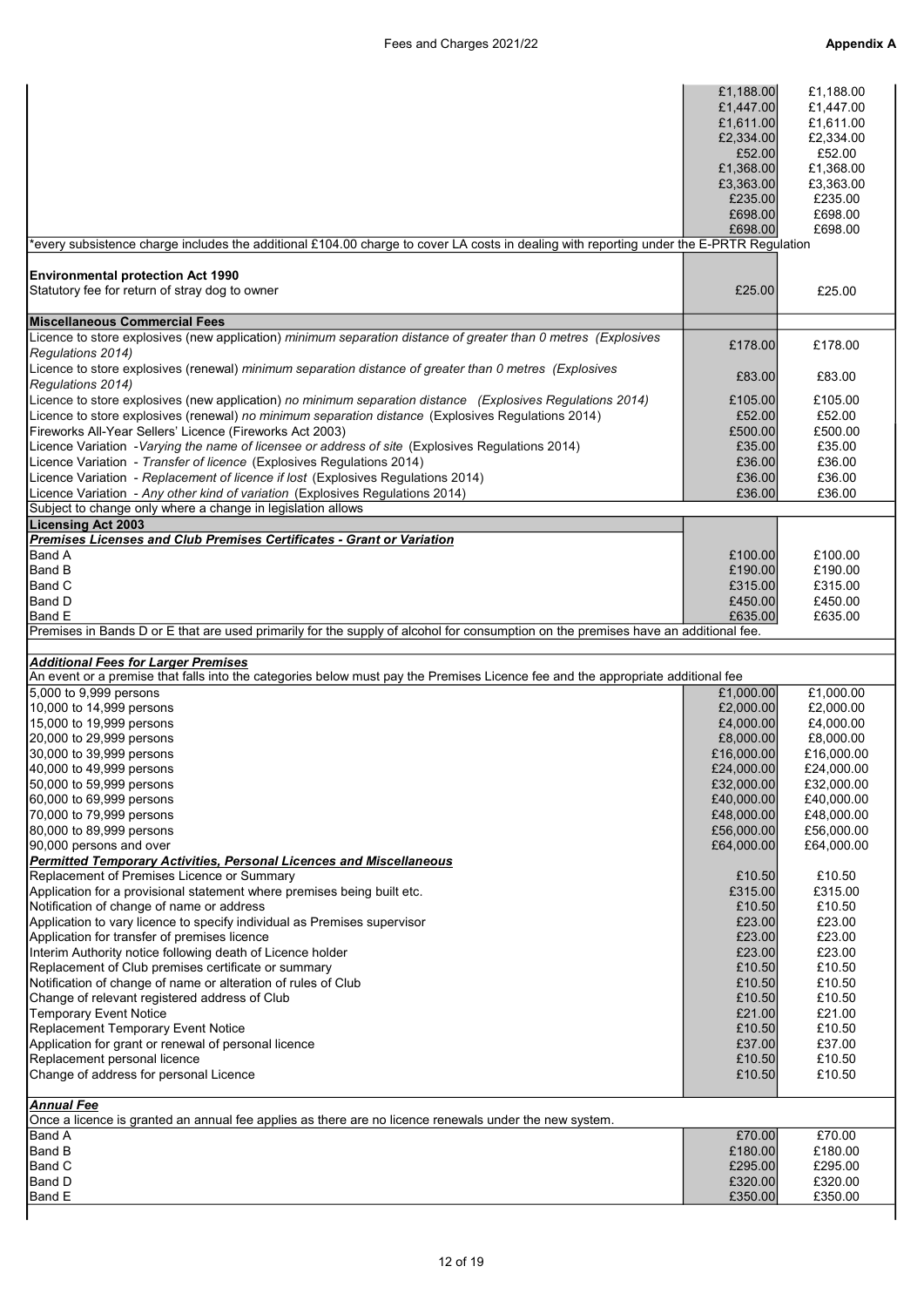| <b>Gambling permits (Statutory fees)</b>                                                                             |            |                     |
|----------------------------------------------------------------------------------------------------------------------|------------|---------------------|
| Family Entertainment Centre Permit - Application Fee New Operator - Duration of Permit 10 years from date of         | £300.00    | £300.00             |
| Family Entertainment Centre Permit – Application Fee Existing Operator – Duration of Permit 10 years from date of    | £100.00    | £100.00             |
| issue.                                                                                                               |            |                     |
| Family Entertainment Centre Permit – Renewal Fee – Duration of Permit 10 years from date of issue.                   | £300.00    | £300.00             |
| Family Entertainment Centre Permit - Change of name.                                                                 | £25.00     | £25.00              |
| Family Entertainment Centre Permit - Copy of permit.                                                                 | £15.00     | £15.00              |
| Prize Gaming Permit - Application Fee – Duration of Permit 10 years from date of issue.                              | £300.00    | £300.00             |
| Prize Gaming Permit - Application Fee Existing Operator – Duration of Permit 10 years from date of issue.            | £100.00    | £100.00             |
| Prize Gaming Permit – Renewal Fee – Duration of Permit 10 years from date of issue.                                  | £300.00    | £300.00             |
| Prize Gaming Permit – Transfer – (new name from old on permit)                                                       | £25.00     | £25.00              |
| Prize Gaming Permit - Change of name.                                                                                | £25.00     | £25.00              |
| Prize Gaming Permit - Copy of permit.                                                                                | £15.00     | £15.00              |
| Alcohol Licensed Premises Gaming Machine Permit – Application Fee New Operator – The permit runs indefinitely.       | £150.00    | £150.00             |
| Alcohol Licensed Premises Gaming Machine Permit – Application Fee Existing Operator – The permit runs                | £100.00    | £100.00             |
| *Alcohol Licensed Premises Gaming Machine Permit – Annual Fee – The permit runs indefinitely. The annual fee         |            |                     |
| will be payable within 30 days after the permit comes into effect or within 12 months from the issue date whichever  | £50.00     | £50.00              |
| is the sooner. Thereafter the annual fee will be payable on the anniversary of the issue date of the permit          |            |                     |
| Alcohol Licensed Premises Gaming Machine Permit - Variation Fee.                                                     | £100.00    | £100.00             |
| Alcohol Licensed Premises Gaming Machine Permit - Transfer.                                                          | £25.00     | £25.00              |
| Alcohol Licensed Premises Gaming Machine Permit - Change of name.                                                    | £15.00     | £15.00              |
| Alcohol Licensed Premises Gaming Machine Permit – Copy of permit.                                                    | £15.00     | £15.00              |
| Alcohol Licensed Premises Notification of two AWP machines or less. The duration of the notification is indefinite.  |            |                     |
| However a change of the Licensing Act 2003 Premises Licence Holder will necessitate a new notification.              | £50.00     | £50.00              |
| Club Gaming & Club Machine Permits - Existing holders of registrations or CPC holders - - Application existing       |            |                     |
| operators – Duration of Permit 10 years from date of issue.                                                          | £100.00    | £100.00             |
| Club Gaming & Club Machine Permits – Existing holders of registrations or CPC holders - - Renewal Fee – Duration     |            |                     |
| of Permit 10 years from date of issue.                                                                               | £100.00    | £100.00             |
| Club Gaming & Club Machine Permits – Existing holders of registrations or CPC holders - - Annual Fee – Duration      |            |                     |
| of Permit 10 years from date of issue. The annual fee will be payable within 30 days after the permit comes into     |            |                     |
| effect or within 12 months from the issue date whichever is the sooner. Thereafter the annual fee will be payable on | £50.00     | £50.00              |
| the anniversary of the issue date of the permit.                                                                     |            |                     |
| Club Gaming & Club Machine Permits – Application Fee New Operator – Duration of Permit 10 years from date of         |            |                     |
| issue.                                                                                                               | £200.00    | £200.00             |
| Club Gaming & Club Machine Permits – Renewal Fee New Operator – Duration of Permit 10 years from date of             | £200.00    | £200.00             |
| Club Gaming & Club Machine Permits - Annual Fee. The annual fee will be payable within 30 days after the permit      |            |                     |
| comes into effect or within 12 months from the issue date whichever is the sooner. Thereafter the annual fee will be | £50.00     | £50.00              |
| payable on the anniversary of the issue date of the permit.                                                          |            |                     |
| Club Gaming & Club Machine Permits - Variation Fee.                                                                  | £100.00    | £100.00             |
| Club Gaming & Club Machine Permits - Copy of Permit.                                                                 | £15.00     | £15.00              |
| Small Society Lottery - Application Fee New Operator.                                                                | £40.00     | £40.00              |
| Small Society Lottery - Renewal Fee.                                                                                 | £20.00     | £20.00              |
| <b>FPN</b>                                                                                                           |            |                     |
| Not being a member of an approved redress scheme                                                                     | 5.000.00   | £5.000.00           |
| Not adequately displaying a list of fees on premise                                                                  | 5,000.00   | £5,000.00           |
| Not adequately displaying a list of fees on website                                                                  | 5,000.00   | £5,000.00           |
| Not displaying or publicising with list of fees membership of which client money protection scheme                   | 5,000.00   | £5,000.00           |
| Not displaying or publicising with list of fees membership of an approved redress scheme                             | 5,000.00   | £5,000.00           |
|                                                                                                                      | $100.00 -$ | $100.00 - 5,000.00$ |
| Breach under The Energy Performance of Buildings (England and Wales) Regulations 2012                                | 5,000.00   |                     |
|                                                                                                                      |            |                     |
| <b>HAS Fees &amp; Charges Schedule</b>                                                                               |            |                     |

| 2020/21           | 2021/22           |
|-------------------|-------------------|
| £28.90            | £29.48            |
| £5.25             | £5.36             |
| £1.05             | £1.07             |
| £6.20             | £6.32             |
|                   |                   |
|                   |                   |
| £15.00            | £18.15            |
| £15.00            | £18.15            |
| £13.79            | £15.50            |
| £13.79            | £15.50            |
| £11.70            | £11.93            |
| £300.00           | £300.00           |
|                   |                   |
| As directed by    | As directed by    |
| Court of          | Court of          |
| <b>Protection</b> | <b>Protection</b> |
| £33.51            | E33.84            |
| £35.00 and        | E35.70 and £17.85 |
| £17.50            |                   |
| E30.00 and        | E30.60 and £10.20 |
| £10.00            |                   |
|                   |                   |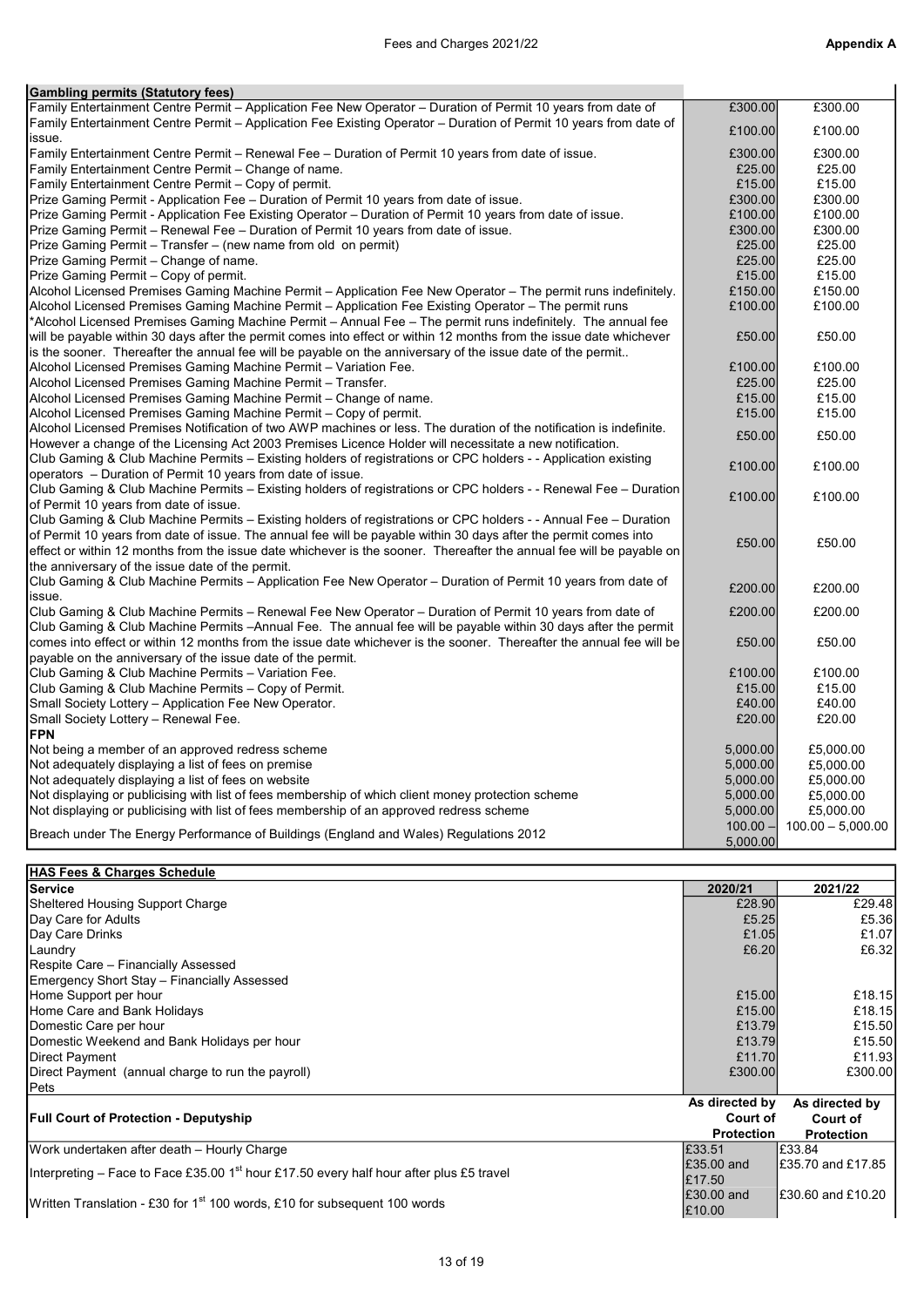| British Sign Language (BSL)– £130 for 3.5 hours plus travel | £130.00 | E132.60 |
|-------------------------------------------------------------|---------|---------|
| Telephone Interpreting - 71p per minute                     | £0.70   | I£0.7   |

| <b>DRES</b>                                                                                                                                                                         |                      |                      |
|-------------------------------------------------------------------------------------------------------------------------------------------------------------------------------------|----------------------|----------------------|
| <b>Service</b>                                                                                                                                                                      | 2020/21              | 2021/22              |
| <b>Street Naming and Numbering</b>                                                                                                                                                  |                      |                      |
| Naming of Building<br>Numbering per Postal Address                                                                                                                                  | £459.00<br>£50.00    | £468.00<br>£51.00    |
| <b>Street Naming</b>                                                                                                                                                                | £450.00              | £459.00              |
|                                                                                                                                                                                     |                      |                      |
| <b>Transportation (Non Statutory)</b>                                                                                                                                               |                      |                      |
| Application / inspection fee                                                                                                                                                        | £100.00              | £102.00              |
| Domestic Crossover (£100 non-refundable application fee applies)                                                                                                                    | £1,353.00            | £1,380.00            |
| Extension to Crossover (300mm)                                                                                                                                                      | £196.00              | £200.00              |
| White Line across Crossover (£100 non-refundable application fee applies)<br>Highways Searches (Land Searches Question 4a and 4b)                                                   | £60.00<br>£33.50     | £61.00<br>£34.00     |
| Licence Inspection (pre and repeat)                                                                                                                                                 | £78.50               | £80.00               |
| Scaffolding licence - up to 50m. Additional inspection fee applies. Plus £500 penalty for breach / no licence. (A                                                                   |                      |                      |
| refundable deposit for possible damage to public highway may apply).                                                                                                                | £148.00              | £151.00              |
| Hoarding Licence - up to 50m. Additional inspection fee applies. Plus £500 penalty for breach / no licence. (A                                                                      | £148.00              | £151.00              |
| refundable deposit for possible damage to public highway may apply).                                                                                                                |                      |                      |
| Container Licence (£ / month). Additional inspection fee applies. Plus £500 penalty for breach / no licence. (A                                                                     | £250.00              | £255.00              |
| refundable deposit for possible damage to public highway may apply).<br>Crane Licence (£ / month). Additional inspection fee applies. Plus £500 penalty for breach / no licence. (A |                      |                      |
| refundable deposit for possible damage to public highway may apply).                                                                                                                | £300.00              | £306.00              |
| Skip Licence (£ / month). Plus £150 penalty for unlicensed skip                                                                                                                     | £60.00               | £61.00               |
| Roll on roll off skip licence (£ / month). Plus £500 penalty for breach / no licence, £79 Licence inspection fee. (A                                                                | £160.00              | £163.00              |
| refundable deposit for possible damage to public highway may apply)                                                                                                                 |                      |                      |
| Permanent Traffic / Parking Restriction Order                                                                                                                                       | £2,840.00            | £2,897.00            |
| <b>Unlicensed Skips</b>                                                                                                                                                             | £144.00<br>£399.00   | £147.00<br>£407.00   |
| Automatic Traffic Count (ATC) - 7 days<br>Enabling of Commercial Temporary Signing (1 sign per 6 month period)                                                                      | £133.00              | £136.00              |
| Manual Count Traffic Data (MTC)-1 day                                                                                                                                               | £315.00              | £321.00              |
| Material on Highways Building Materials licence (£/month). + £500 penalty for breach / no licence, £79 Licence                                                                      |                      |                      |
| inspection fee. (A refundable deposit for possible damage to public highway may apply)                                                                                              | £150.00              | £153.00              |
| Section 14(1) Temporary Traffic Management Order                                                                                                                                    | £2,840.00            | £2,897.00            |
| Section 14(2) Notice                                                                                                                                                                | £1,099.00            | £1,121.00            |
| Section 14(2) Second Notice                                                                                                                                                         | £527.00<br>£1,223.00 | £538.00<br>£1,247.00 |
| Traffic Restriction Order (16A) Street Party Cul-de-sacs are likely to be exempt<br><b>Traffic Survey Data</b>                                                                      | £78.50               | £80.00               |
| <b>Emergency Callout Charges to Utilities</b>                                                                                                                                       | £318.00              | £324.00              |
| <b>Street Works Licence</b>                                                                                                                                                         | £368.00              | £375.00              |
| Abandoned Vehicles (Non Public Highway Land)                                                                                                                                        | £119.00              | £121.00              |
| Deposit                                                                                                                                                                             | Variable             | Variable             |
| Parking Suspensions- non-refundable Administration Fee                                                                                                                              | £50.00               | £51.00               |
| Parking suspension 'late application' fee (where application is not made 10 days in advance. (20% of suspension<br>charge or £50 whichever is the greater)                          | £50.00               | £51.00               |
| Parking Suspensions- First Day (per bay)                                                                                                                                            | £50.00               | £51.00               |
| Parking Suspension - Subsequent Days (per bay)                                                                                                                                      | £50.00               | £51.00               |
| Parking suspension cancellation fee. (20% of suspension charge or £50 whichever is the greater)                                                                                     | £50.00               | £51.00               |
| Waiting Restriction Dispensation to park (per 5/6 metre length per day)                                                                                                             | £25.00               | £25.50               |
| Waiting Restriction Dispensation to park (per 5/6 metre length per day): Late application fee. (20% of suspension                                                                   | £25.00               | £25.50               |
| charge or £25 whichever is the greater)                                                                                                                                             |                      |                      |
| On and off street parking charges (Permits and pay and display)                                                                                                                     | Variable             | Variable             |
| <b>Transportation (Statutory)</b>                                                                                                                                                   |                      |                      |
| Sample Inspection Costs                                                                                                                                                             | £50.00               | £50.00               |
| Third Party Inspection Fees                                                                                                                                                         | £68.00               | £68.00               |
| <b>Defect Inspection Costs</b>                                                                                                                                                      | £47.50               | £47.50               |
| Section 74 NRSWA Cost                                                                                                                                                               | Variable             | Variable             |
| <b>Fixed Penalty Notice- Utility Charges</b>                                                                                                                                        | £120.00              | £120.00              |
| Fixed Penalty Notice- Utility Charges (Discounted rate for payment within 28 days)<br>Permit Charges (LoPS)                                                                         | £80.00<br>Variable   | £80.00<br>Variable   |
| Traffic Management Advice to Utilities (LoPS)                                                                                                                                       | Variable             | Variable             |
|                                                                                                                                                                                     |                      |                      |
| <b>Town Centre Charges: Promotional Booking</b>                                                                                                                                     |                      |                      |
| Passey Place Eltham per day                                                                                                                                                         | £119.00              | £121.00              |
| Passey Place Eltham per week (based on 6 days)                                                                                                                                      | £691.00              | £705.00              |
| Calderwood Street Woolwich - Regular Users per week (based on 6 days)                                                                                                               | £722.00              | £736.00              |
| Calderwood Street Woolwich - Occasional Users per week (based on 6 days)<br>Cutty Sark Gardens - Seasonal Markets (per day) - Off Peak                                              | £842.00<br>£359.00   | £859.00<br>£366.00   |
| Cutty Sark Gardens - Seasonal Markets (per day) - Peak                                                                                                                              | £552.00              | £563.00              |
| <b>Markets</b>                                                                                                                                                                      |                      |                      |
| Beresford Square Licence Holders per stall per month: Beresford Square - 4m x 2m (all year)                                                                                         | £320.45              | £327.00              |
|                                                                                                                                                                                     |                      |                      |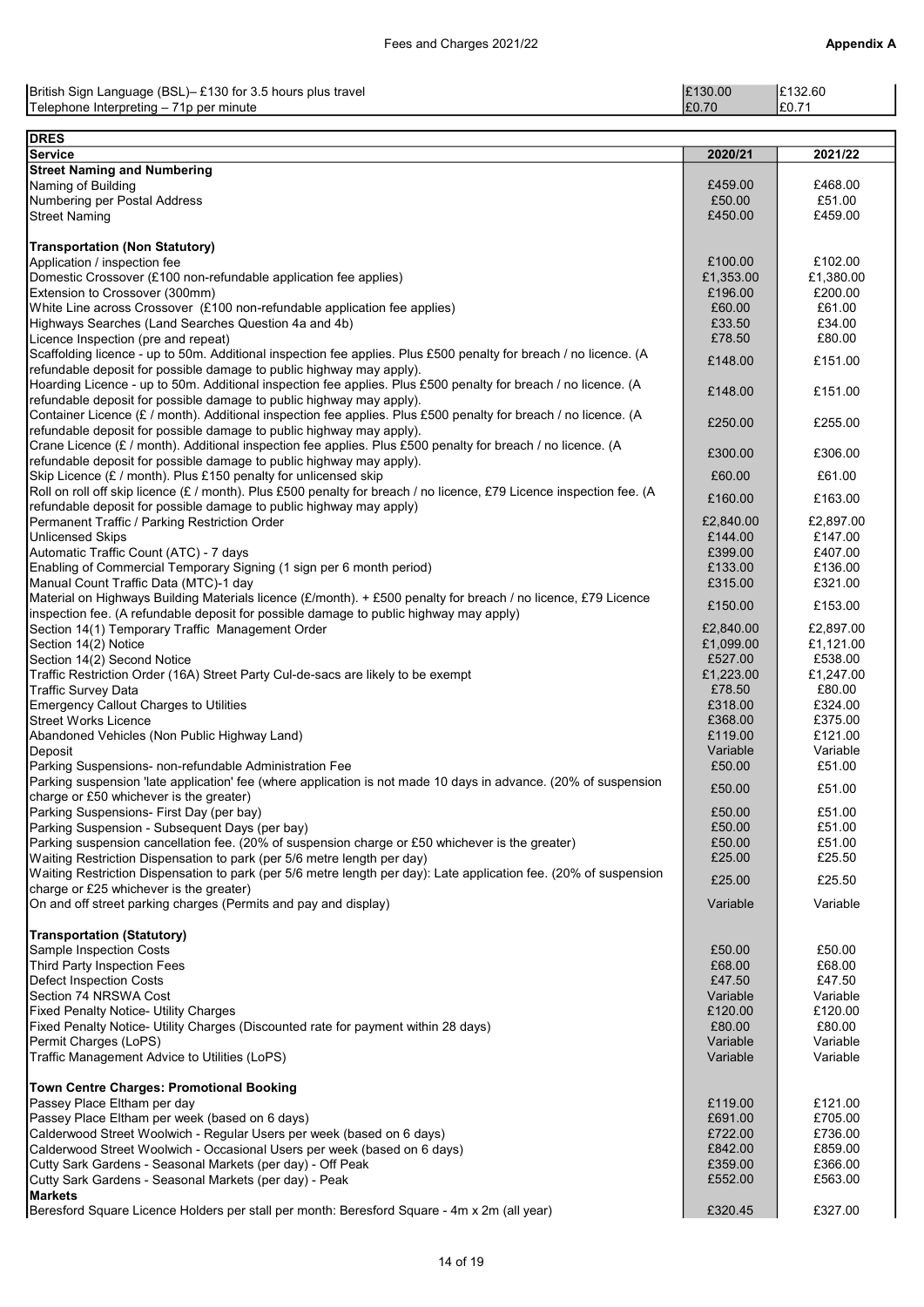| Beresford Square Licence Holders per stall per month: Beresford Square - 4m x 3m (all year)<br>Beresford Square Licence Holders per stall per month: Beresford Square - 4m x 4m (all year)<br>Licence Holders per 0.30m frontage/wk: Plumstead Road - Jan - Nov<br>Licence Holders per 0.30m frontage/wk: Plumstead Road - December<br>Casual Traders Monday - Thursday: Beresford Square - Jan - Nov (4m x 2m stall)<br>Casual Traders Monday - Thursday: Beresford Square - December (4m x 2m stall)<br>Casual Traders Monday - Thursday: Plumstead Road - Jan - Nov<br>Casual Traders Monday - Thursday: Plumstead Road - December<br>Casual Traders Friday - Saturday: Beresford Square - Jan - Nov (4m x 2m stall)<br>Casual Traders Friday - Saturday: Beresford Square - December (4m x 2m stall)<br>Casual Traders Friday - Saturday: Plumstead Road - Jan - Nov<br>Casual Traders Friday - Saturday: Plumstead Road - December<br>Electricity charges for food traders: Daily charge<br>Electricity charges for food traders: Weekly charge<br>Extra vacant pitch space for Licensees (4m x 2m pitch per day)<br>Vehicle parking per day: Beresford Square<br>Vehicle parking per week: Beresford Square<br>Porta stores per week: Beresford Square<br>Storage per 0.03 cubic metres per week: Plumstead Road - basic<br>Storage per 0.03 cubic metres per week: Plumstead Road - Large<br>Notes:<br>Daily tickets include the costs of electricity (with the exception of food traders, as above).<br>The Street Trading Officer allocates pitches to casual traders on a daily basis.<br>Casual traders may take extra vacant pitch space charged at casual trading rate<br>VAT will be charged at 20%, where applicable<br>Weekly licence fees are for Monday to Saturday, i.e. six days. Licences do not refer to Sunday trading but give<br>details of which days the trader trades. | £480.68<br>£640.91<br>£6.79<br>£7.43<br>£30.25<br>£33.85<br>£21.54<br>£23.88<br>£34.06<br>£36.49<br>£23.88<br>£26.11<br>£2.00<br>£10.00<br>£11.89<br>£5.00<br>£20.27<br>£57.94<br>£49.67<br>£99.43                                  | £490.00<br>£654.00<br>£7.00<br>£7.50<br>£31.00<br>£34.50<br>£22.00<br>£24.50<br>£34.50<br>£37.00<br>£24.50<br>£26.50<br>£2.00<br>£10.00<br>£12.00<br>£5.00<br>£20.50<br>£59.00<br>£50.50<br>£101.50                                     |
|----------------------------------------------------------------------------------------------------------------------------------------------------------------------------------------------------------------------------------------------------------------------------------------------------------------------------------------------------------------------------------------------------------------------------------------------------------------------------------------------------------------------------------------------------------------------------------------------------------------------------------------------------------------------------------------------------------------------------------------------------------------------------------------------------------------------------------------------------------------------------------------------------------------------------------------------------------------------------------------------------------------------------------------------------------------------------------------------------------------------------------------------------------------------------------------------------------------------------------------------------------------------------------------------------------------------------------------------------------------------------------------------------------------------------------------------------------------------------------------------------------------------------------------------------------------------------------------------------------------------------------------------------------------------------------------------------------------------------------------------------------------------------------------------------------------------------------------------------------------------------------------------------|-------------------------------------------------------------------------------------------------------------------------------------------------------------------------------------------------------------------------------------|-----------------------------------------------------------------------------------------------------------------------------------------------------------------------------------------------------------------------------------------|
| <b>Street Trading</b><br>Street Trading (per day)<br>Fees per pitch per week: Greenwich, Woolwich, Eltham Town Centre and CAFC areas<br>Fees per pitch per week: Greenwich Town Centre (Ice Cream)<br>Fees per pitch per week: Woolwich Town Centre (Ice Cream)<br>Fees per pitch per week: Earlswood, Tyler & Columb Streets<br>Fees per pitch per week: All other sites<br>Fees per pitch per day: Greenwich, Woolwich, Eltham Town Centre and CAFC areas<br>Fees per pitch per day: Greenwich Town Centre (Ice Cream)<br>Fees per pitch per day: Woolwich Town Centre (Ice Cream)<br>Fees per pitch per day:Earlswood, Tyler & Columb Streets<br>All other sites<br>Other Street Trading: Application fee for shop forecourt or tables and chair street trading licence.<br>Other Street Trading: Release fee for the removal and one day storage of a vehicle seized in lieu of legal<br>Other Street Trading: Additional daily charge (excluding weekends and bank holidays)<br>Other Street Trading: Greenwich Town Centre (Major District Centre) Tables and Chairs<br>Other Street Trading: Woolwich and Eltham (Major Centres) Tables and Chairs<br>Other Street Trading: Other Locations Tables and Chairs<br>Other Street Trading: Maximum fee payable per annum for Tables and Chairs<br>Other Street Trading: Greenwich Town Centre (Major District Centre) Forecourts<br>Other Street Trading: Woolwich and Eltham (Major Centres) Forecourts<br>Other Street Trading: Other Locations Tables and Chairs Forecourts<br>Other Street Trading: Maximum fee payable per annum for Forecourts<br><b>Pavement Trading</b><br>Notes:<br>Fees subject to public consultation and statutory advertisement                                                                                                                                                                                    | £27.00<br>£119.16<br>£222.93<br>£144.95<br>£69.24<br>£70.19<br>£23.88<br>£44.57<br>£29.02<br>£18.20<br>£18.20<br>£37.14<br>£170.63<br>£17.09<br>£9.55<br>£8.49<br>£6.37<br>£2,122.21<br>£7.43<br>£6.37<br>£4.24<br>£1,591.66<br>n/a | £27.50<br>£122.00<br>£227.00<br>£148.00<br>£70.50<br>£71.50<br>£24.50<br>£45.50<br>£29.50<br>£18.50<br>£18.50<br>£38.00<br>£174.00<br>£17.50<br>£9.75<br>£8.50<br>£6.50<br>£2,165.00<br>£7.50<br>£6.50<br>£4.50<br>£1,623.00<br>£100.00 |
| Areas and pitch sizes as defined by Director of Service<br>Small businesses (Royal Greenwich, based on independent traders)<br>30% reduction fee for pavement trading areas of 3 square meters or less.<br>Planning: Minor Development - Pre-application advice (Duty Planner)<br>Duty Planner - Homeowner + Small Business: Meeting only (+VAT)<br>Duty Planner - Homeowner + Small Business: Meeting plus site visit (+VAT)<br>Duty Planner - Homeowner + Small Business: Follow up meeting (+VAT)<br>Duty Planner - Listed Building: Advice only (+VAT)<br>Duty Planner - Listed Building: Advice + site visit (+VAT)<br>Duty Planner - Listed Building: Follow up meeting (+VAT)<br>Duty Planner - Listed Building: Submission of conditions (+VAT)<br>Small Proposals: 1-3 units (including conversions of a house to flats); New build or extensions of 99 sqm-499sqm;<br>Change of use 100sqm-499sqm; Telecoms masts and equipment: Meeting only.<br>Small Proposals: Follow up (+VAT)<br>Small Proposals: Meeting plus site visit (+VAT)<br>Small Proposals: Submission of conditions (+VAT)<br>Medium Proposals: 4-9 units (including flat conversions); New build or extensions of 500sqm-999sqm; Change of<br>use 500sqm-999sqm (+VAT)<br>Medium Proposals: Follow up (+VAT)<br>Medium Proposals: Submission of conditions (+VAT)<br>Entry onto Part 1 of the register                                                                                                                                                                                                                                                                                                                                                                                                                                                                                                                  | £153.00<br>£204.00<br>£76.50<br>£204.00<br>£306.00<br>£102.00<br>£41.00<br>£510.00<br>£612.00<br>£255.00<br>£102.00<br>£1,530.00<br>£765.00<br>£612.00                                                                              | £156.00<br>£208.00<br>£78.00<br>£208.00<br>£312.00<br>£104.00<br>£42.00<br>£520.00<br>£624.00<br>£260.00<br>£104.00<br>£1,561.00<br>£780.00<br>£624.00<br>£150.00                                                                       |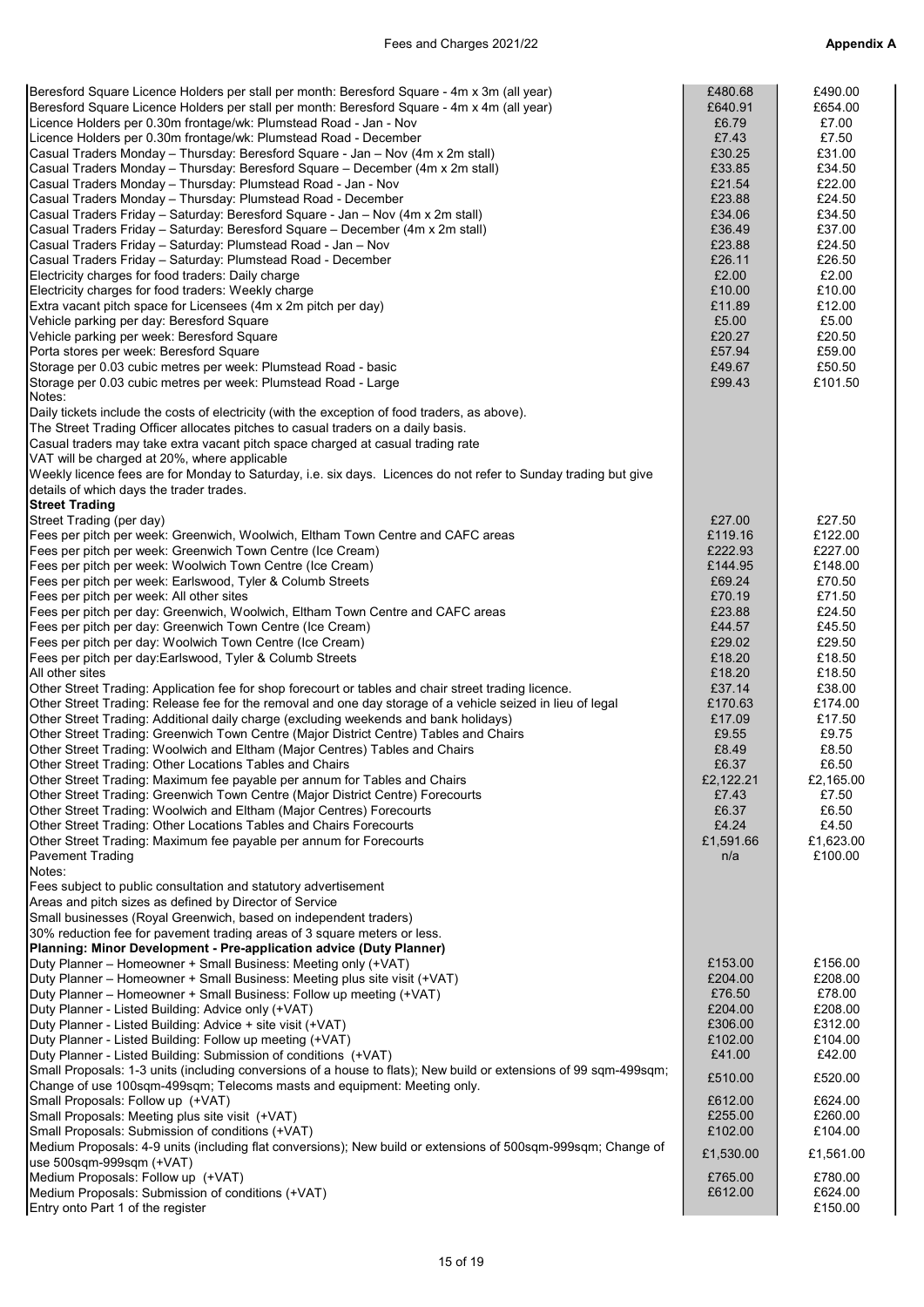| Entry onto Part 2 of the register                                                                                                                                                                                   |                        | £95.00               |
|---------------------------------------------------------------------------------------------------------------------------------------------------------------------------------------------------------------------|------------------------|----------------------|
| <b>Planning: Planning Enforcement Advice</b><br>Homeowner (+VAT)                                                                                                                                                    | £255.00                | £260.00              |
| Homeowner: Follow up (+VAT)                                                                                                                                                                                         | £153.00                | £156.00              |
| Small Business, Community Use (+VAT)                                                                                                                                                                                | £255.00                | £260.00              |
| Small Business, Community Use: Follow up (+VAT)                                                                                                                                                                     | £153.00                | £156.00              |
| Planning: Major Development - Pre-application advice                                                                                                                                                                |                        |                      |
| <b>Planning Performance Agreement</b>                                                                                                                                                                               | Subject to<br>Scope    | n/a                  |
| Medium Scale Major Development Proposals : 10-49 units; New build or extensions of 4,999sqm-9,999sqm;                                                                                                               | £3,060.00              | £3,121.00            |
| Change of use 4,999sqm-9,999sqm (+VAT)<br>Medium Scale Major Development Proposals : Follow up (+VAT)                                                                                                               | £1,530.00              | £1,561.00            |
| Medium Scale Major Development Proposals : Validation check (+VAT)                                                                                                                                                  | £204.00                | £208.00              |
| Medium Scale Major Development Proposals : Submission of Conditions (+VAT)                                                                                                                                          | £1,224.00              | £1,248.00            |
| Large Scale Major Development Proposals: 50-149 units; New build or extensions 10,000sqm to 15,000sqm;                                                                                                              | £5,100.00              | £5,202.00            |
| Change of use 10,000sqm to 15,000sqm (+VAT)                                                                                                                                                                         |                        |                      |
| Large Scale Major Development Proposals : Follow up (+VAT)<br>Large Scale Major Development Proposals: Validation check (+VAT)                                                                                      | £2,550.00<br>£306.00   | £2,601.00<br>£312.00 |
| Large Scale Major Development Proposals : Submission of Conditions (+VAT)                                                                                                                                           | £2,040.00              | £2,081.00            |
| Strategic Major Development Proposals: 150 units +; New build or extensions over 15,000sqm; Change of use over                                                                                                      | £7,140.00              | £7,283.00            |
| 15,000sqm (+VAT)                                                                                                                                                                                                    |                        |                      |
| Strategic Scale Major Development Proposals: Follow up (+VAT)<br>Strategic Scale Major Development Proposals: Validation check (+VAT)                                                                               | £3,570.00<br>£408.00   | £3,641.00<br>£416.00 |
| Strategic Scale Major Development Proposals : Submission of Conditions (+VAT)                                                                                                                                       | £2,856.00              | £2.913.00            |
| Greenwich Design Review Panel : Large scale design review (+VAT)                                                                                                                                                    | £6,000                 | £6.000               |
| Greenwich Design Review Panel: Standard scale design review (+VAT)                                                                                                                                                  | £5,000                 | £5,000               |
| Greenwich Design Review Panel: Design workshop (+VAT)<br>Greenwich Design Review Panel: Desktop review (+VAT)                                                                                                       | £4,000                 | £4,000               |
| <b>Planning: Principal Charges (Statutory)</b>                                                                                                                                                                      | £4,000                 | £4,000               |
| Outline Applications - Per 0.1 hectare (or part thereof) of site area for sites below 2.5 hec.                                                                                                                      | £462.00                | £462.00              |
| Outline Applications - Over 2.5 hec. $+£138$ per 0.1 hectare up to a maximum of £150,000                                                                                                                            | £11,432.00             | £11,432.00           |
| Householder Applications - Alterations or extensions to one house                                                                                                                                                   | £206.00                | £206.00              |
| Full Applications - Alterations or extensions to one house or flat<br>Full Applications - Alterations or extensions to two or more dwellinghouses (or two or more flats)                                            | £206.00<br>£407.00     | £206.00<br>£407.00   |
| Erection of houses - for each house (not more than 50 new dwellinghouses)                                                                                                                                           | £462.00                | £462.00              |
| Erection of houses - Over 50 houses + £138 per additional dwellinghouse up to a maximum of £300,000                                                                                                                 | £22,859.00             | £22,859.00           |
| Erection of buildings (other than dwellings, agricultural, glasshouse or plant and machinery) - (less than 40m2)                                                                                                    | £234.00                | £234.00              |
| [Erection of buildings (other than dwellings, agricultural, glasshouse or plant and machinery)- (between 40 and 75m2)                                                                                               | £462.00                | £462.00              |
| Erection of buildings (other than dwellings, agricultural, glasshouse or plant and machinery) - (75m2 to 3750 m2) -<br>Charge per 75m2 or part thereof                                                              | £462.00                | £462.00              |
| Erection of buildings (other than dwellings,agricultural, glasshouse or plant and machinery) - (over 3750m2) + £138                                                                                                 | £22,859.00             | £22,859.00           |
| for each additional 75 sqm (or part thereof) in excess of 3,750 swq to a max of £300k                                                                                                                               |                        |                      |
| Erection of buildings (on land used for agricultural purposes) - (less than 465m2)<br>[Erection of buildings (on land used for agricultural purposes) - (More than 465 sqm but not more than 540 sq m)              | £96.00<br>£462.00      | £96.00<br>£462.00    |
| Erection of buildings (on land used for agricultural purposes) - (More than 540 sq m but not more than 4,215 sq m)                                                                                                  |                        |                      |
| £462 for first 540 sq m + £462 for each 75 sq m (or part thereof) in excess                                                                                                                                         | £462.00                | £462.00              |
| Erection of buildings (on land used for agricultural purposes) - More than 4,215m2) £22,859 + £138 for each 75m2                                                                                                    | £22,859.00             | £22,859.00           |
| (or part thereof) in excess of 4,215 sq m up to a maximum of £300,000<br>Erection/alterations/replacement of plant and machinery (Not more than 5 hectares) £462 for each 0.1 hectare (or                           |                        |                      |
| part thereof)                                                                                                                                                                                                       | £462.00                | £462.00              |
| Erection/alterations/replacement of plant and machinery (More than 5 hectares) £22,859 + additional £138 for each<br>0.1 hectare (or part thereof) in excess of 5 hectares to a maximum of £300,000                 | £22,859.00             | £22,859.00           |
| Car parks, service roads or other accesses - For existing uses                                                                                                                                                      | £234.00                | £234.00              |
|                                                                                                                                                                                                                     | Same as cost           | Same as cost of      |
| Certificate of Lawfulness (existing use, or development) Section 191                                                                                                                                                | of planning            | planning application |
| Existing use or operation - lawful not to comply with any condition or limitation                                                                                                                                   | application<br>£234.00 | £234.00              |
|                                                                                                                                                                                                                     | Same as cost           | Same as cost of      |
| Certificate of Lawfulness (proposed use, or development) Section 192                                                                                                                                                | of planning            | planning application |
| Prior Approval: Change of use (various)                                                                                                                                                                             | application<br>£96.00  | £96.00               |
| Prior Approval: Demolition                                                                                                                                                                                          | £96.00                 | £96.00               |
| Prior Approval: Communications                                                                                                                                                                                      | £462.00                | £462.00              |
| Prior Approval: Change of use (Various) to Dwellinghouses (Use Class C3) - £206 if it includes building operations                                                                                                  | £96.00                 | £96.00               |
| in connection with the change of use<br>Prior Approval: Change of use (Various) to Class A3 - £206 if it includes building operations in connection with the                                                        |                        |                      |
| change of use                                                                                                                                                                                                       | £96.00                 | £96.00               |
| Prior Approval: Development Consisting of the Erection or Construction of a Collection Facility within the Curtilage                                                                                                | £96.00                 | £96.00               |
| of a Shop                                                                                                                                                                                                           | £96.00                 |                      |
| Prior Approval: Temporary Use of Buildings or Land for the Purpose of Commercial Film-Making<br>Prior Approval: Installation, Alteration or Replacement of other Solar Photovoltaics (PV) equipment on the Roofs of |                        | £96.00               |
| Non-domestic Buildings, up to a Capacity of 1 Megawatt                                                                                                                                                              | £96.00                 | £96.00               |
| Reserved Matters: Application for approval of reserved matters following outline approval - Full fee due or if full fee                                                                                             | £462.00                | £462.00              |
| already paid then £462 due                                                                                                                                                                                          |                        |                      |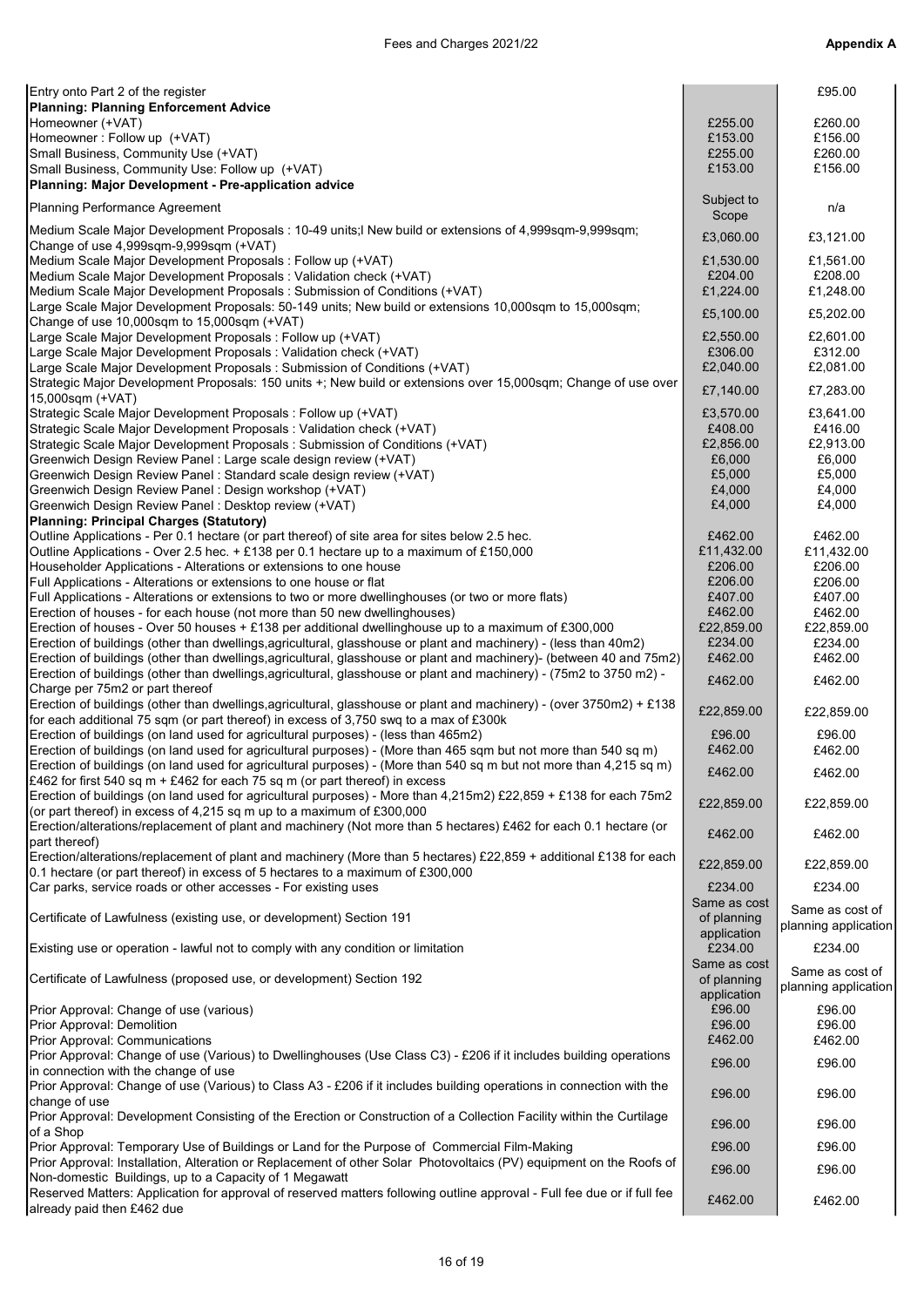# Fees and Charges 2021/22 **Appendix A**

| Variation or removal of a condition                                                                                                                                                                          | £234.00              | £234.00              |
|--------------------------------------------------------------------------------------------------------------------------------------------------------------------------------------------------------------|----------------------|----------------------|
| Request for confirmation that one or more planning conditions have been complied with - householder per request                                                                                              | £34.00               | £34.00               |
| Request for confirmation that one or more planning conditions have been complied with - all other application types                                                                                          | £116.00              | £116.00              |
| per request                                                                                                                                                                                                  |                      |                      |
| Change of Use of a building to use as one or more separate dwellinghouses - for each dwelling (not more than 50                                                                                              | £462.00              | £462.00              |
| new dwellinghouses)                                                                                                                                                                                          |                      |                      |
| Change of Use of a building to use as one or more separate dwellinghouses - more than 50 dwellinghouses + £138                                                                                               | £22,859.00           | £22,859.00           |
| for each in excess of 50 up to a maximum of £300,000                                                                                                                                                         |                      |                      |
| Change of Use                                                                                                                                                                                                | £462.00              | £462.00              |
| Advertisement signs on business properties                                                                                                                                                                   | £132.00              | £132.00              |
| Advance signs which are not situated on or visible from the site, directing the public to a business                                                                                                         | £132.00              | £132.00              |
| Other advertisements                                                                                                                                                                                         | £462.00              | £462.00              |
| Non-material Amendment Following a Grant of Planning Permission - householder                                                                                                                                | £34.00<br>£234.00    | £34.00<br>£234.00    |
| Non-material Amendment Following a Grant of Planning Permission - all other developments                                                                                                                     |                      |                      |
| Application for Permission in Principle - Site area - £402 for each 0.1 hectare (or part thereof)                                                                                                            | £402.00              | £402.00              |
| <b>Planning: Planning Charges</b>                                                                                                                                                                            | £20.00               | £20.50               |
| Copy of a Decision Notice or an Appeal Decision Notice                                                                                                                                                       | £7.00                | £7.00                |
| Copy of A plan - A3                                                                                                                                                                                          |                      |                      |
| Copy of A plan - A4                                                                                                                                                                                          | £3.00                | £3.00                |
| Copy of A plan -A2 and above                                                                                                                                                                                 | £15.00<br>£39.00     | £15.50<br>£40.00     |
| Copy of a Tree Preservation Order                                                                                                                                                                            | £45.00               |                      |
| Copy of s106 Agreement                                                                                                                                                                                       |                      | £46.00               |
| Copy of Enforcement Notice/ Compliance Notice<br>Refund Admin Fee- to be deducted from refunds for the above service where the request is cancelled after payment                                            | £39.00               | £40.00               |
| has been received                                                                                                                                                                                            | £7.00                | £10.00               |
|                                                                                                                                                                                                              | £19.50               | £20.00               |
| Cost of CD (copies of applications)<br><b>Land Charges</b>                                                                                                                                                   |                      |                      |
| Full official search - LLC1 and CON29R                                                                                                                                                                       | £163.00              | £166.00              |
| LLC1 only (local land charges register)                                                                                                                                                                      | £35.50               | £36.00               |
| LLC1 only (local land charges register): each additional parcel of land                                                                                                                                      | £10.00               | £10.00               |
| CON29R only (standard enquiries)                                                                                                                                                                             | £128.00              | £131.00              |
| CON29R only (standard enquiries): each additional parcel of land                                                                                                                                             | £25.50               | £26.00               |
| All questions in CON29O                                                                                                                                                                                      | £118.00              | £120.00              |
| Individual questions in CON29R and CON29O                                                                                                                                                                    | £16.50               | £17.00               |
| Enquirer's own questions                                                                                                                                                                                     | £30.50               | £31.00               |
| <b>Highway Extent Map</b>                                                                                                                                                                                    | £60.00               | £61.00               |
| Light obstruction notice                                                                                                                                                                                     | £102.00              | £104.00              |
| <b>Building Control</b>                                                                                                                                                                                      |                      |                      |
| Small extension work with a total floor area not exceeding 10m <sup>2</sup> : Building Notice + VAT                                                                                                          | £446.00              | £455.00              |
| Small extension work with a total floor area not exceeding 10m <sup>2</sup> : Plan Charge 40% + VAT                                                                                                          | £179.00              | £183.00              |
| Small extension work with a total floor area not exceeding 10m <sup>2</sup> : Inspection Charge 60% + VAT                                                                                                    | £267.00              | £272.00              |
| Small extension work with a total floor area not exceeding 10m <sup>2</sup> : Regularisation Charge 120% (VAT exempt)                                                                                        | £536.00              | £547.00              |
| Extension work with a total floor area over10m <sup>2</sup> but not exceeding 60m <sup>2</sup> : Building Notice + VAT                                                                                       | £749.00              | £764.00              |
| Extension work with a total floor area over10m <sup>2</sup> but not exceeding 60m <sup>2</sup> : Plan Charge 40% + VAT                                                                                       | £299.00              | £305.00              |
| Extension work with a total floor area over10m <sup>2</sup> but not exceeding 60m <sup>2</sup> : Inspection Charge 60% + VAT                                                                                 | £449.00              | £458.00              |
| Extension work with a total floor area over10m <sup>2</sup> but not exceeding 60m <sup>2</sup> : Regularisation Charge 120% (VAT exempt)                                                                     | £899.00              | £917.00              |
| Work to create a Loft or basement conversion with a floor area not exceeding 30m <sup>2</sup> : Building Notice + VAT                                                                                        | £766.00              | £781.00              |
| Work to create a Loft or basement conversion with a floor area not exceeding 30m <sup>2</sup> : Plan Charge 40% + VAT                                                                                        | £307.00              | £313.00              |
| Work to create a Loft or basement conversion with a floor area not exceeding 30m <sup>2</sup> : Inspection Charge 60% + VAT                                                                                  | £460.00              | £469.00              |
| Work to create a Loft or basement conversion with a floor area not exceeding 30m <sup>2</sup> : Regularisation Charge 120%                                                                                   |                      |                      |
| (VAT exempt)                                                                                                                                                                                                 | £919.00              | £937.00              |
| New build dwelling house not exceeding 3 storeys (for the first house type design): Building Notice + VAT                                                                                                    | £801.00              | £817.00              |
| New build dwelling house not exceeding 3 storeys (for the first house type design) : Plan Charge 40% + VAT                                                                                                   | £320.00              | £326.00              |
| New build dwelling house not exceeding 3 storeys (for the first house type design): Inspection Charge 60% + VAT                                                                                              | £480.00              | £490.00              |
| New build dwelling house not exceeding 3 storeys (for the first house type design): Regularisation Charge 120%                                                                                               |                      |                      |
| (VAT exempt)                                                                                                                                                                                                 | £961.00              | £980.00              |
| Cost for subsequent houses of similar type on the same site up to a maximum of 5. (reduced costs on houses over                                                                                              |                      |                      |
| 5 will be determined): Building Notice + VAT                                                                                                                                                                 | £281.00              | £287.00              |
| Cost for subsequent houses of similar type on the same site up to a maximum of 5. (reduced costs on houses over                                                                                              |                      |                      |
| 5 will be determined): Plan Charge 40% + VAT                                                                                                                                                                 | £112.00              | £114.00              |
| Cost for subsequent houses of similar type on the same site up to a maximum of 5. (reduced costs on houses over                                                                                              |                      |                      |
| 5 will be determined): Inspection Charge 60% + VAT                                                                                                                                                           | £168.00              | £171.00              |
| Cost for subsequent houses of similar type on the same site up to a maximum of 5. (reduced costs on houses over                                                                                              |                      |                      |
| 5 will be determined): Regularisation Charge 120% (VAT exempt)                                                                                                                                               | £337.00              | £344.00              |
| For a second and subsequent house type design, the cost of the first house: Building Notice + VAT                                                                                                            | £394.00              | £402.00              |
| For a second and subsequent house type design, the cost of the first house.: Plan Charge 40% + VAT                                                                                                           | £157.00              | £160.00              |
| For a second and subsequent house type design, the cost of the first house.: Inspection Charge 60% + VAT                                                                                                     | £236.00              | £241.00              |
| For a second and subsequent house type design, the cost of the first house.: Regularisation Charge 120% (VAT                                                                                                 | £473.00              | £482.00              |
| exempt)                                                                                                                                                                                                      |                      |                      |
| New build flats not exceeding 3 storeys and not exceeding 6 flats: Building Notice + VAT                                                                                                                     |                      |                      |
|                                                                                                                                                                                                              | £1,103.00            | £1,125.00            |
| New build flats not exceeding 3 storeys and not exceeding 6 flats: Plan Charge 40% + VAT                                                                                                                     | £441.00              | £450.00              |
| New build flats not exceeding 3 storeys and not exceeding 6 flats: Inspection Charge 60% + VAT<br>New build flats not exceeding 3 storeys and not exceeding 6 flats: Regularisation Charge 120% (VAT exempt) | £662.00<br>£1,324.00 | £675.00<br>£1,350.00 |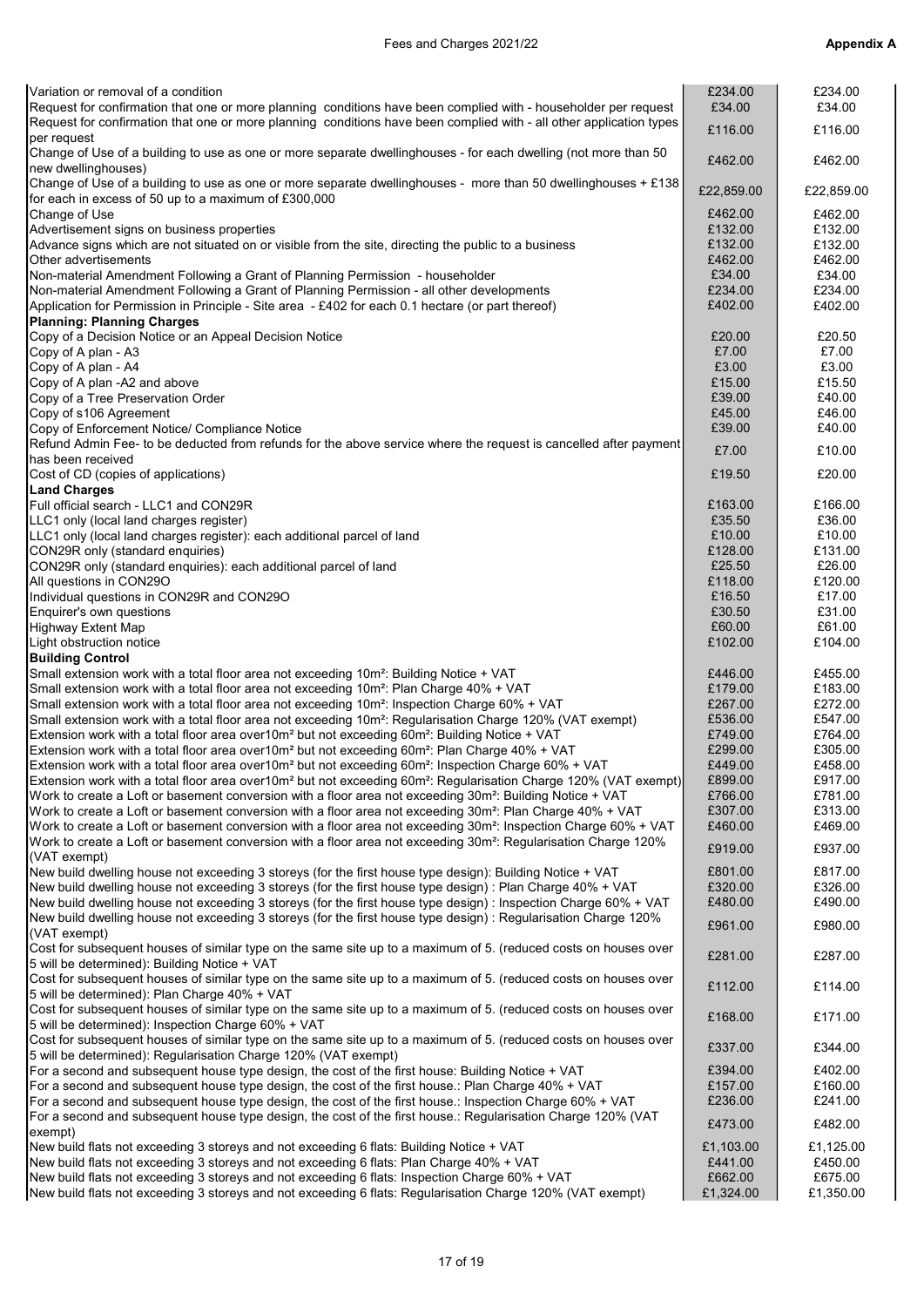| Alterations to a house with an estimated cost of work not exceeding £8,000 (i.e. electrical alterations; replacement<br>windows; chimney breast removal; through room etc. where these works are carried out at the same time): Building<br>Notice + VAT                                                                                                            | £315.00            | £321.00            |
|---------------------------------------------------------------------------------------------------------------------------------------------------------------------------------------------------------------------------------------------------------------------------------------------------------------------------------------------------------------------|--------------------|--------------------|
| Alterations to a house with an estimated cost of work not exceeding £8,000 (i.e. electrical alterations; replacement<br>windows; chimney breast removal; through room etc. where these works are carried out at the same time): Plan                                                                                                                                | £126.00            | £129.00            |
| Charge 40% + VAT<br>Alterations to a house with an estimated cost of work not exceeding £8,000 (i.e. electrical alterations; replacement<br>windows; chimney breast removal; through room etc. where these works are carried out at the same time):<br>Inspection Charge 60% + VAT                                                                                  | £189.00            | £193.00            |
| Alterations to a house with an estimated cost of work not exceeding £8,000 (i.e. electrical alterations; replacement<br>windows; chimney breast removal; through room etc. where these works are carried out at the same time):<br>Regularisation Charge 120% (VAT exempt)                                                                                          | £378.00            | £386.00            |
| Alterations to a house with an estimated cost of work over £8,000 but not exceeding £20,000. (Where these works<br>are carried out at the same time as work within another category this charge element only may be reduced by 10%)<br>Building Notice + VAT                                                                                                        | £543.00            | £554.00            |
| Alterations to a house with an estimated cost of work over £8,000 but not exceeding £20,000. (Where these works<br>are carried out at the same time as work within another category this charge element only may be reduced by<br>10%): Plan Charge 40% + VAT                                                                                                       | £217.00            | £221.00            |
| Alterations to a house with an estimated cost of work over £8,000 but not exceeding £20,000. (Where these works<br>are carried out at the same time as work within another category this charge element only may be reduced by<br>10%): Inspection Charge 60% + VAT                                                                                                 | £326.00            | £333.00            |
| Alterations to a house with an estimated cost of work over £8,000 but not exceeding £20,000. (Where these works<br>are carried out at the same time as work within another category this charge element only may be reduced by<br>10%): Regularisation Charge 120% (VAT exempt)                                                                                     | £652.00            | £665.00            |
| Erection of a single storey detached building with a floor area between 15m <sup>2</sup> and 30m <sup>2</sup> which contains no sleeping<br>accommodation but is within 1m of the boundary and constructed of combustible materials. (For buildings over<br>30m <sup>2</sup> the charge will be determined on application): Building Notice + VAT                   | £281.00            | £287.00            |
| Erection of a single storey detached building with a floor area between 15m <sup>2</sup> and 30m <sup>2</sup> which contains no sleeping<br>accommodation but is within 1m of the boundary and constructed of combustible materials. (For buildings over<br>30m <sup>2</sup> the charge will be determined on application): Plan Charge 40% + VAT                   | £112.00            | £114.00            |
| Erection of a single storey detached building with a floor area between 15m <sup>2</sup> and 30m <sup>2</sup> which contains no sleeping<br>accommodation but is within 1m of the boundary and constructed of combustible materials. (For buildings over<br>30m <sup>2</sup> the charge will be determined on application): Inspection Charge 60% + VAT             | £168.00            | £171.00            |
| Erection of a single storey detached building with a floor area between 15m <sup>2</sup> and 30m <sup>2</sup> which contains no sleeping<br>accommodation but is within 1m of the boundary and constructed of combustible materials. (For buildings over<br>30m <sup>2</sup> the charge will be determined on application): Regularisation Charge 120% (VAT exempt) | £337.00            | £344.00            |
| The supply of water or electricity to a greenhouse or other detached building associated with a dwelling: Building<br>Notice + VAT                                                                                                                                                                                                                                  | £224.00            | £228.00            |
| The supply of water or electricity to a greenhouse or other detached building associated with a dwelling: Plan<br>Charge 40% + VAT                                                                                                                                                                                                                                  | £89.50             | £91.50             |
| The supply of water or electricity to a greenhouse or other detached building associated with a dwelling: Inspection<br>Charge 60% + VAT                                                                                                                                                                                                                            | £134.00            | £137.00            |
| The supply of water or electricity to a greenhouse or other detached building associated with a dwelling:<br>Regularisation Charge 120% (VAT exempt)                                                                                                                                                                                                                | £268.00            | £273.00            |
| Traditional or piled underpinning with an estimated cost of works not exceeding £12,000: Building Notice + VAT                                                                                                                                                                                                                                                      | £372.00            | £379.00            |
| Traditional or piled underpinning with an estimated cost of works not exceeding £12,000: Plan Charge 40% + VAT<br>Traditional or piled underpinning with an estimated cost of works not exceeding £12,000: Inspection Charge 60% +                                                                                                                                  | £149.00            | £152.00            |
| VAT                                                                                                                                                                                                                                                                                                                                                                 | £223.00            | £227.00            |
| Traditional or piled underpinning with an estimated cost of works not exceeding £12,000: Regularisation Charge<br>120% (VAT exempt)                                                                                                                                                                                                                                 | £447.00            | £456.00            |
| Construction or extension of a commercial building with a floor area not exceeding 10m2: Building Notice + VAT                                                                                                                                                                                                                                                      | £617.00<br>£247.00 | £629.00            |
| Construction or extension of a commercial building with a floor area not exceeding 10m2: Plan Charge 40% + VAT<br>Construction or extension of a commercial building with a floor area not exceeding 10m2: Inspection Charge 60% +                                                                                                                                  |                    | £252.00<br>£378.00 |
| VAT<br>Construction or extension of a commercial building with a floor area not exceeding 10m2: Regularisation Charge                                                                                                                                                                                                                                               | £371.00            |                    |
| 120% (VAT exempt)                                                                                                                                                                                                                                                                                                                                                   | £741.00            | £756.00            |
| Construction or extension of a commercial building with a floor area over 10m <sup>2</sup> but not exceeding 30m <sup>2</sup> : Building<br>Notice + VAT                                                                                                                                                                                                            | £932.00            | £951.00            |
| Construction or extension of a commercial building with a floor area over 10m <sup>2</sup> but not exceeding 30m <sup>2</sup> : Plan<br>Charge 40% + VAT                                                                                                                                                                                                            | £373.00            | £380.00            |
| Construction or extension of a commercial building with a floor area over 10m <sup>2</sup> but not exceeding 30m <sup>2</sup> : Inspection                                                                                                                                                                                                                          | £559.00            | £570.00            |
| Charge 60% + VAT<br>Construction or extension of a commercial building with a floor area over 10m <sup>2</sup> but not exceeding 30m <sup>2</sup> :                                                                                                                                                                                                                 |                    |                    |
| Regularisation Charge 120% (VAT exempt)                                                                                                                                                                                                                                                                                                                             | £1,119.00          | £1,141.00          |
| Alterations to an existing commercial building with an estimated cost of works not exceeding £15,000. (Where these<br>works are carried out at the same time as work within another category this charge element only may be reduced by<br>10%): Building Notice + VAT                                                                                              | £588.00            | £600.00            |
| Alterations to an existing commercial building with an estimated cost of works not exceeding £15,000. (Where these<br>works are carried out at the same time as work within another category this charge element only may be reduced by<br>10%): Plan Charge 40% + VAT                                                                                              | £201.00            | £205.00            |
| Alterations to an existing commercial building with an estimated cost of works not exceeding £15,000. (Where these<br>works are carried out at the same time as work within another category this charge element only may be reduced by<br>10%): Inspection Charge 60% + VAT                                                                                        | £302.00            | £308.00            |